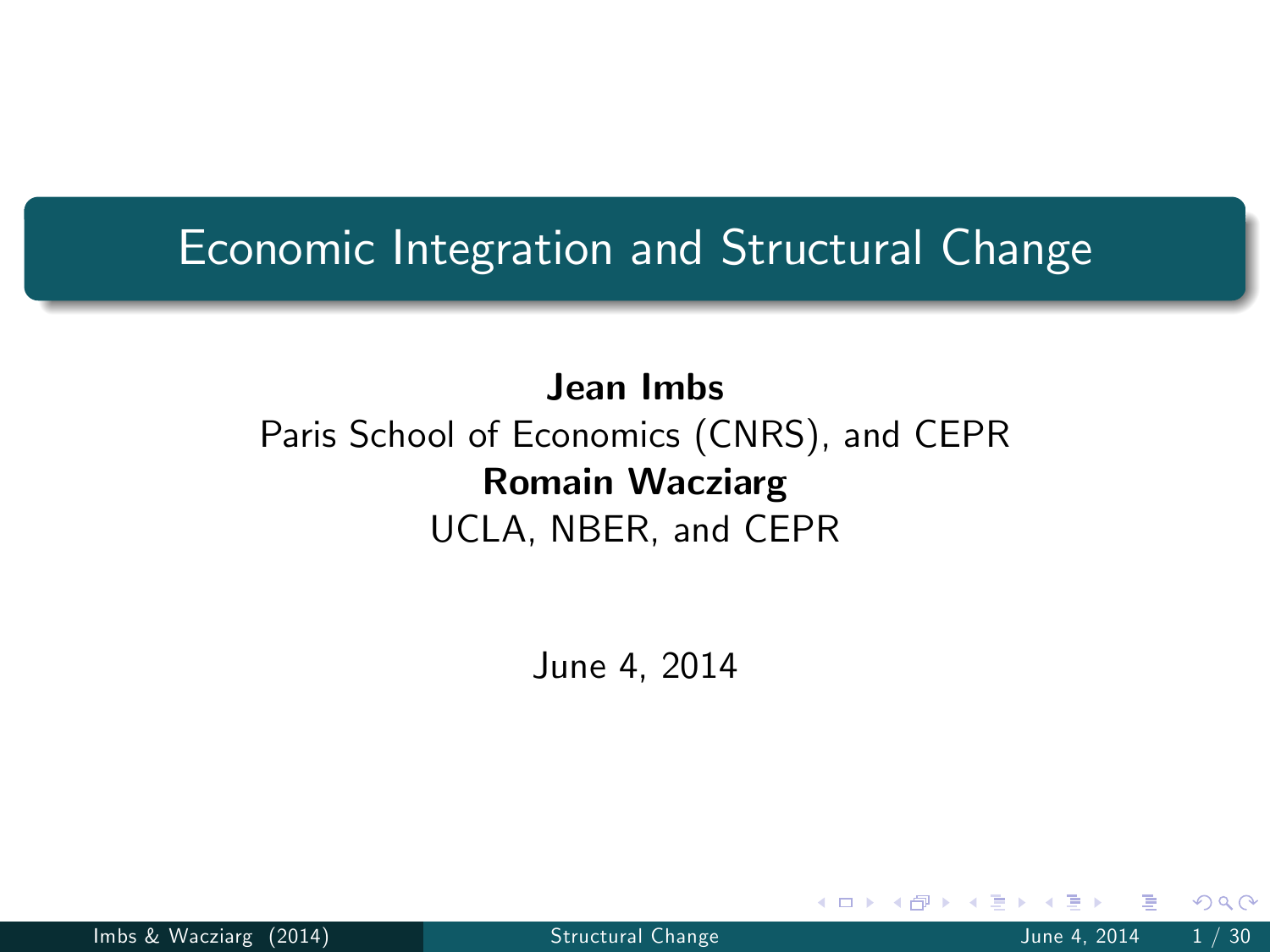What characterizes structural change?

- i.e. how does the allocation of resources across sectors change with development?
- This is a classic question in economics, going back at least to Kuznets (1966)
- What determines structural change?
	- What forces affect changes in sectoral structure?
	- Also a classic question (Chenery, Robinson and Syrquin, 1984)
- These issues are of renewed policy relevance:
	- Effect (?) of China's emergence on US and EU manufacturing employment
	- Renewed calls for an "industrial policy" in developing countries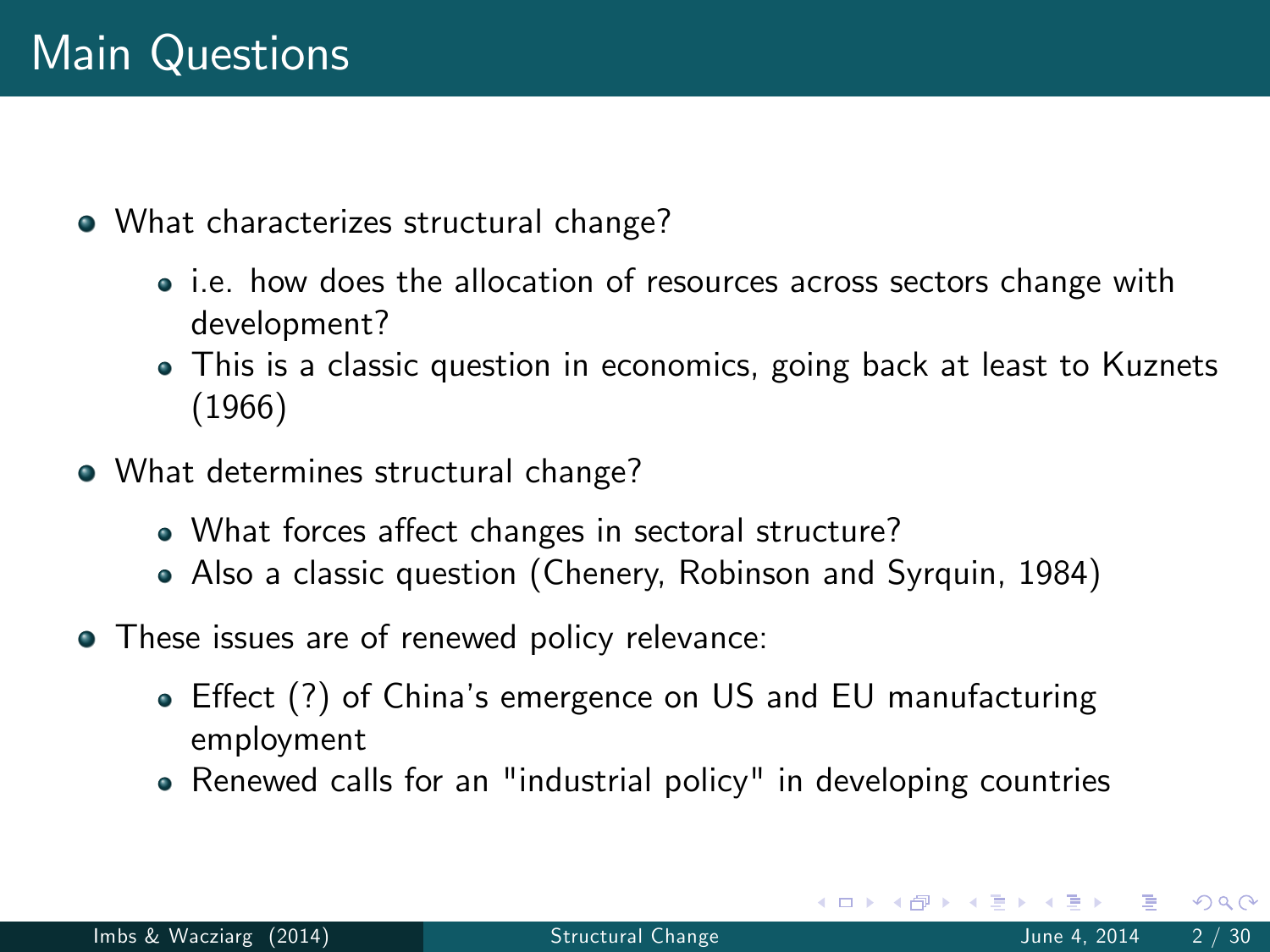- Countries go through stages of diversification
	- Imbs and Wacziarg (2003).
- Stages are relevant over and beyond AGR MFG SER transition.
- Non monotonicity intriguing and unexplained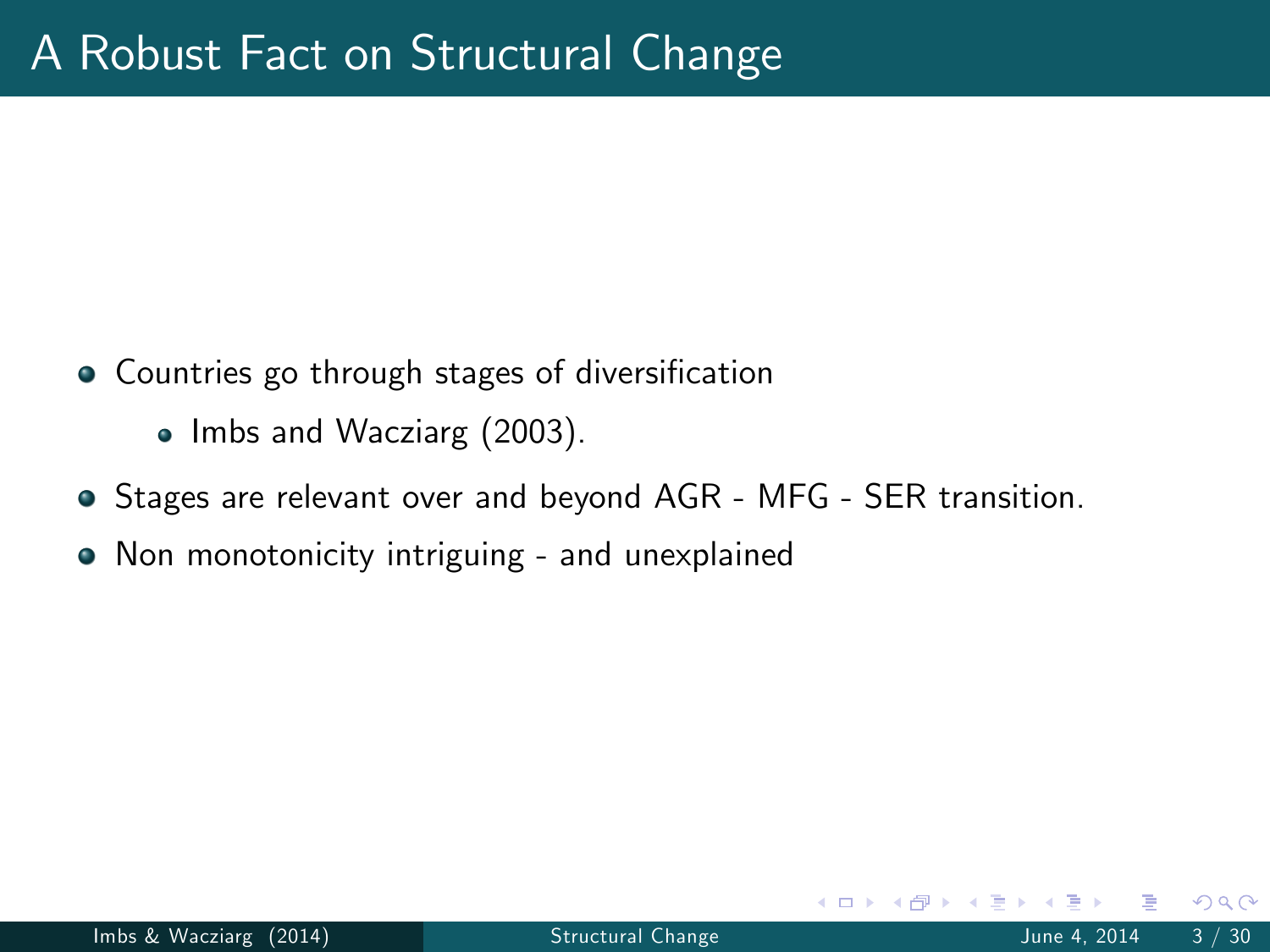

FIGURE 2. ESTIMATED CURVE (NONPARAMETRIC)-GINI **INDEX-UNIDO 3-DIGIT EMPLOYMENT DATA**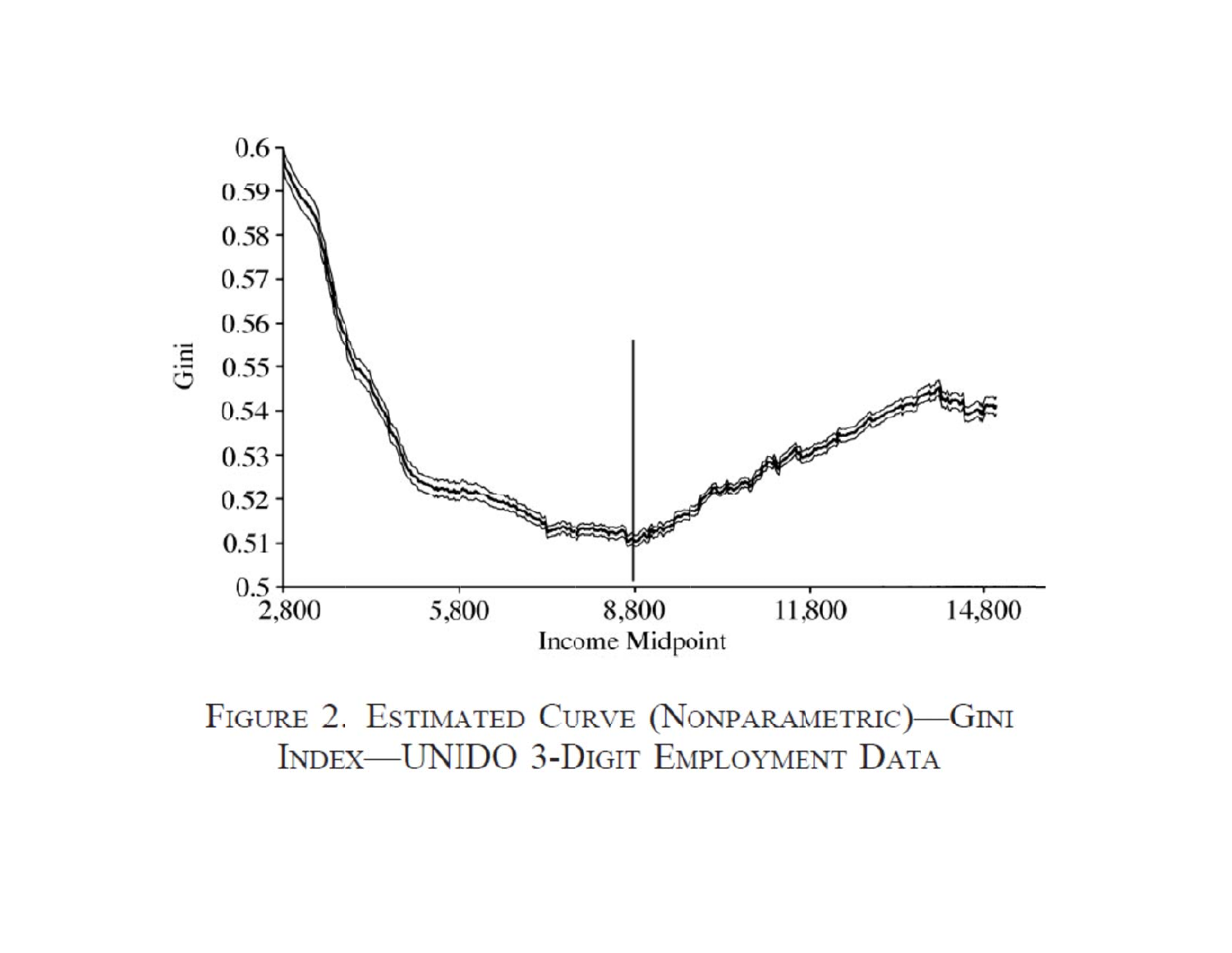- $\bullet$  The Specialization / diversification of economic activity is the outcome of economic integration
- Structural change reflects two dimensions of economic integration: local (intranational) vs. global (international) integration.
- **•** Integration has a local component which is usually overlooked.
- Structural change is the result of both local and global economic integration. The local dimension is key.
- Local dimension key in a (very) large literature: Krugman (1991), Krugman and Venables (1995), Desmet and Rossi-Hansberg (2011). But no implications on aggregate structural change.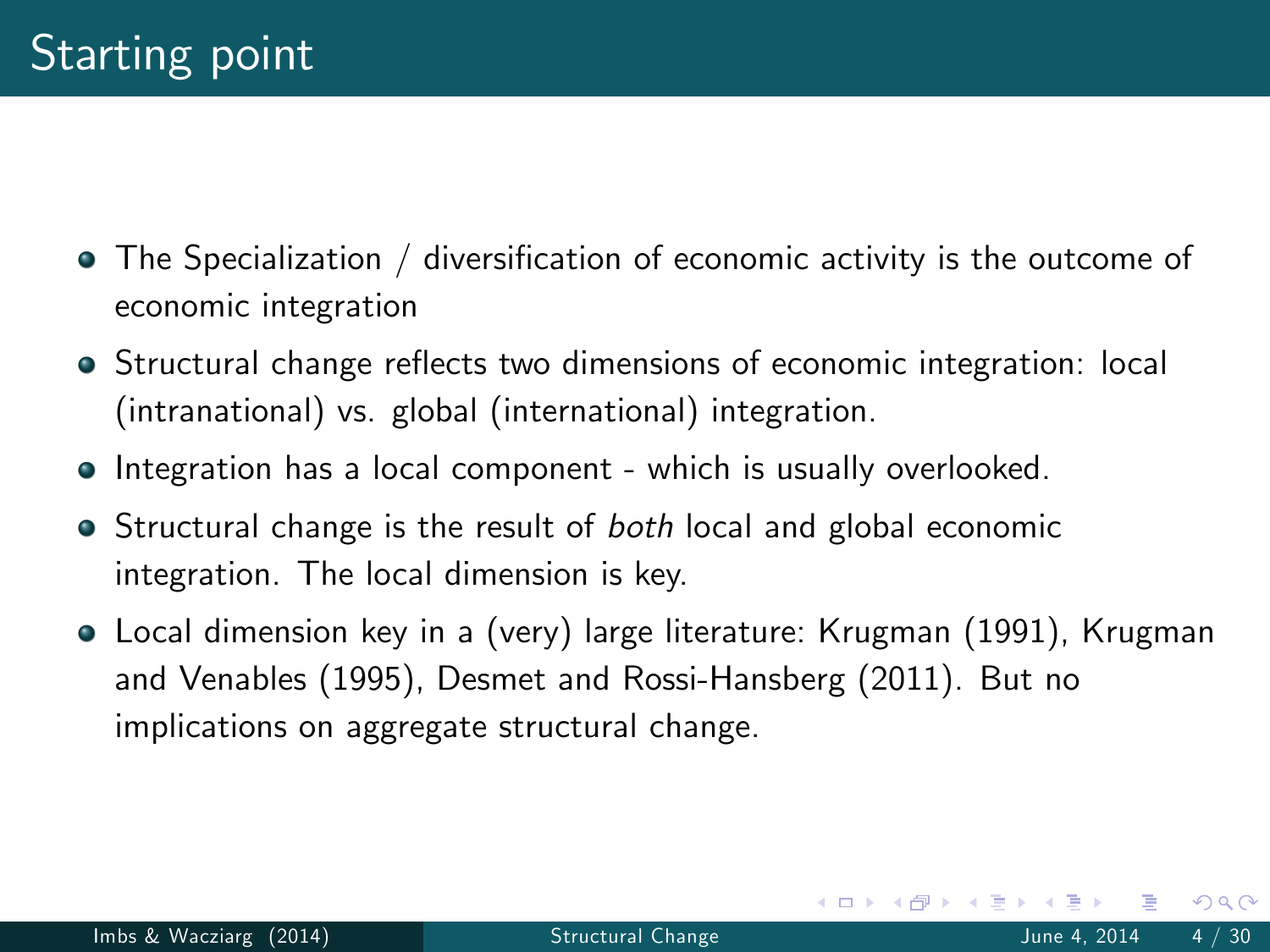- Sectoral diversification in early stages of development is accompanied by geographic agglomeration and "structural divergence".
- The range of activities expands and factors are allocated increasingly equally across sectors (diversification). New sectors localize in specific, agglomerated regions (agglomeration). Regions become increasingly different in terms of what they produce (divergence).
- Sectoral concentration in later stages of development is accompanied by geographic dis-agglomeration and "structural convergence".
- The reduced range of activities (specialization) is produced across all regions (dis-agglomeration). The location of activity does not seem to matter as much. Regions become increasingly similar (convergence).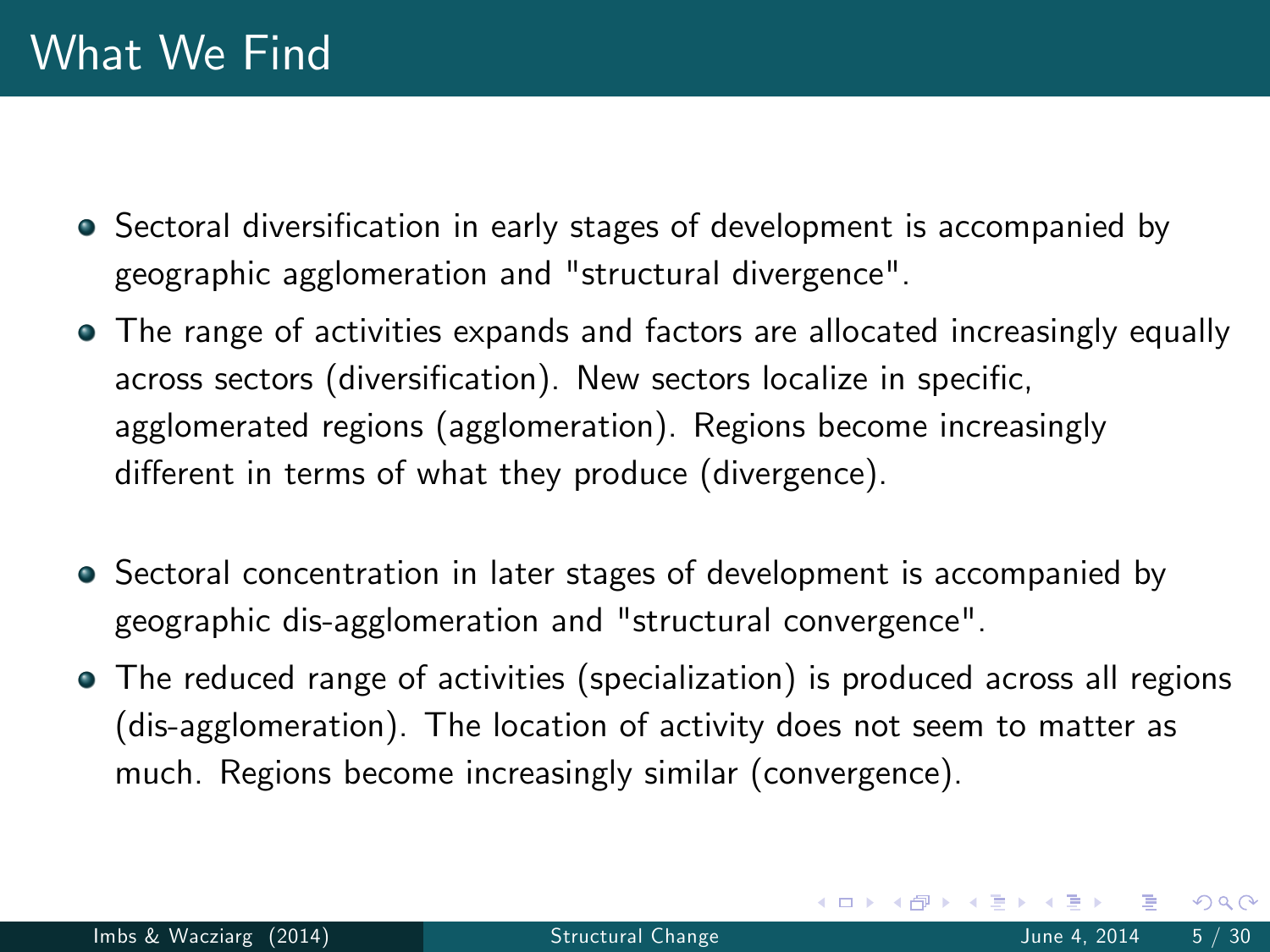# Sectors and Regions

|   |                  | Region 1       |          |          | Region 2      |               |
|---|------------------|----------------|----------|----------|---------------|---------------|
|   | Time             | Sector 1       | Sector 2 |          | Sector 1      | Sector 2      |
| ۰ | 1 (initial)      | 1              | O        |          |               |               |
|   | 2 (intermediate) | 1              | O        |          |               |               |
|   | 3 (developed)    | 0              |          |          |               |               |
|   |                  |                |          |          |               |               |
|   |                  | Country-level  |          | Regional |               | Regional      |
|   | Time             | Specialization |          |          | Agglomeration | Dissimilarity |
| ۰ | 1 (initial)      |                |          | 0.5      |               |               |
|   | 2 (intermediate) | 0.5            |          |          |               |               |
|   | 3 (developed)    |                |          | 0.5      |               |               |

. p

 $299$ 

イロト イ部 トイモト イ毛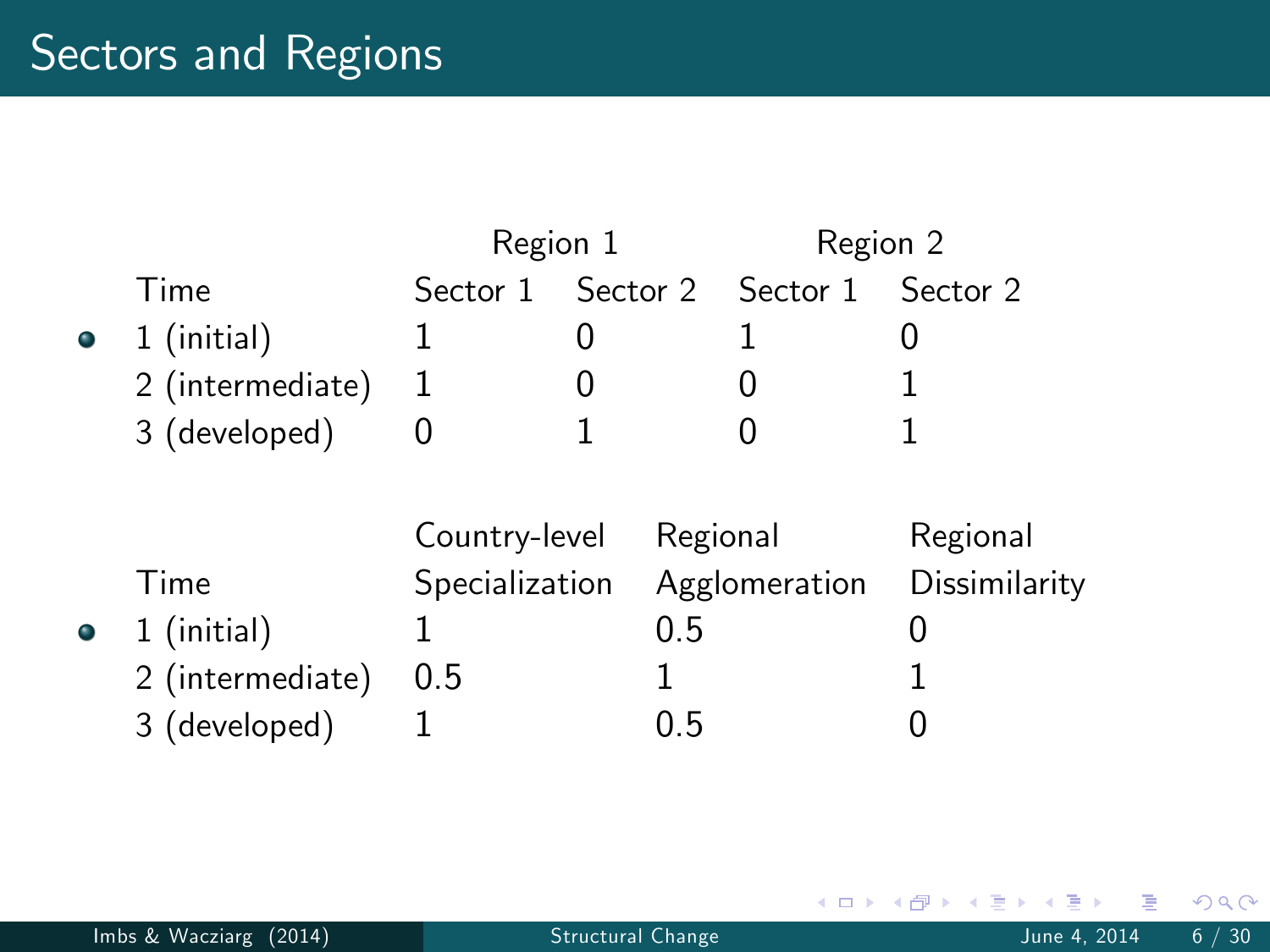### How We Interpret It

- Low income countries tend to be autarkic both intra- and inter-nationally. Regions that form the country tend to themselves be autarkic .
- As local barriers to trade fall (roads, railroads, infrastructure), regions specialize in different activities. Country diversifies, Activity agglomerates geographically - and regions become structurally different. (Stage I)
- Integration proceeds to international borders (trade liberalizations, free trade areas, WTO membership, lower tariffs, infrastucture for international trade).
- The country's constituent regions tend to all specialize in the country's comparative advantage. Activity dis-agglomerates geographically - and the country specializes. Regions become structurally similar. (Stage II)
- NB: Areas composed of countries trading with each other become diversified, as they are constituted of countries specialized in different activities. Activity agglomerates at country level, Trading countries diverge structurally.

 $QQ$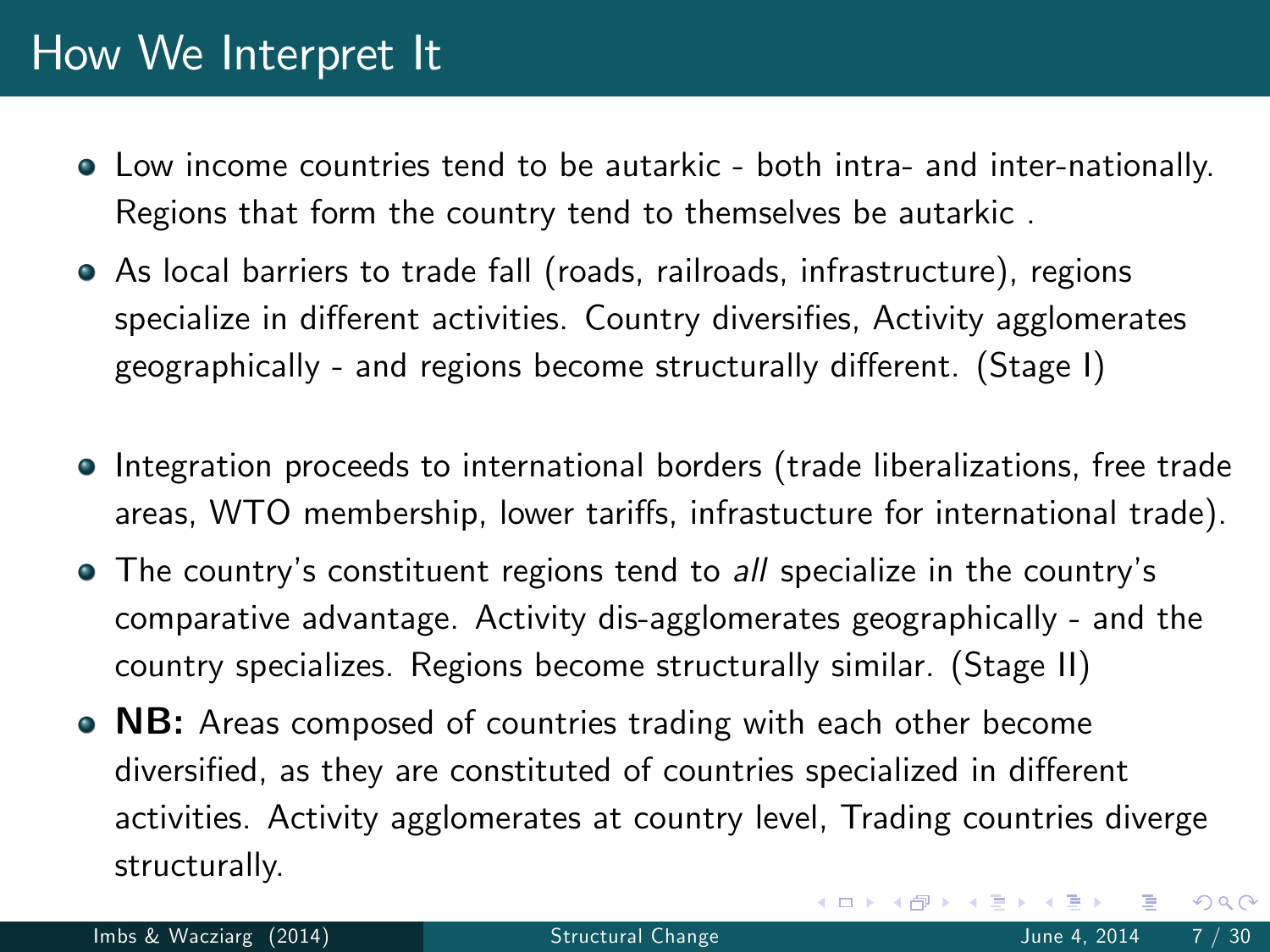- $\bullet$  Introduce three measures (specialization, agglomeration, dissimilarity), computed on unique datasets on sectoral information at sub-national level.
- **•** Simple Ricardian story where goods market integration implies patterns of specialization, agglomeration, dissimilarity.
- **•** Presence of non-tradable goods implies weaker patterns. U- and hump shapes should be most pronounced on sub-samples focused on traded goods only.
- Check predictions in data on sectoral information at regional level. Perform splits between traded / non-traded sectors. Especially in developing (India, China) countries. Then check in international panel.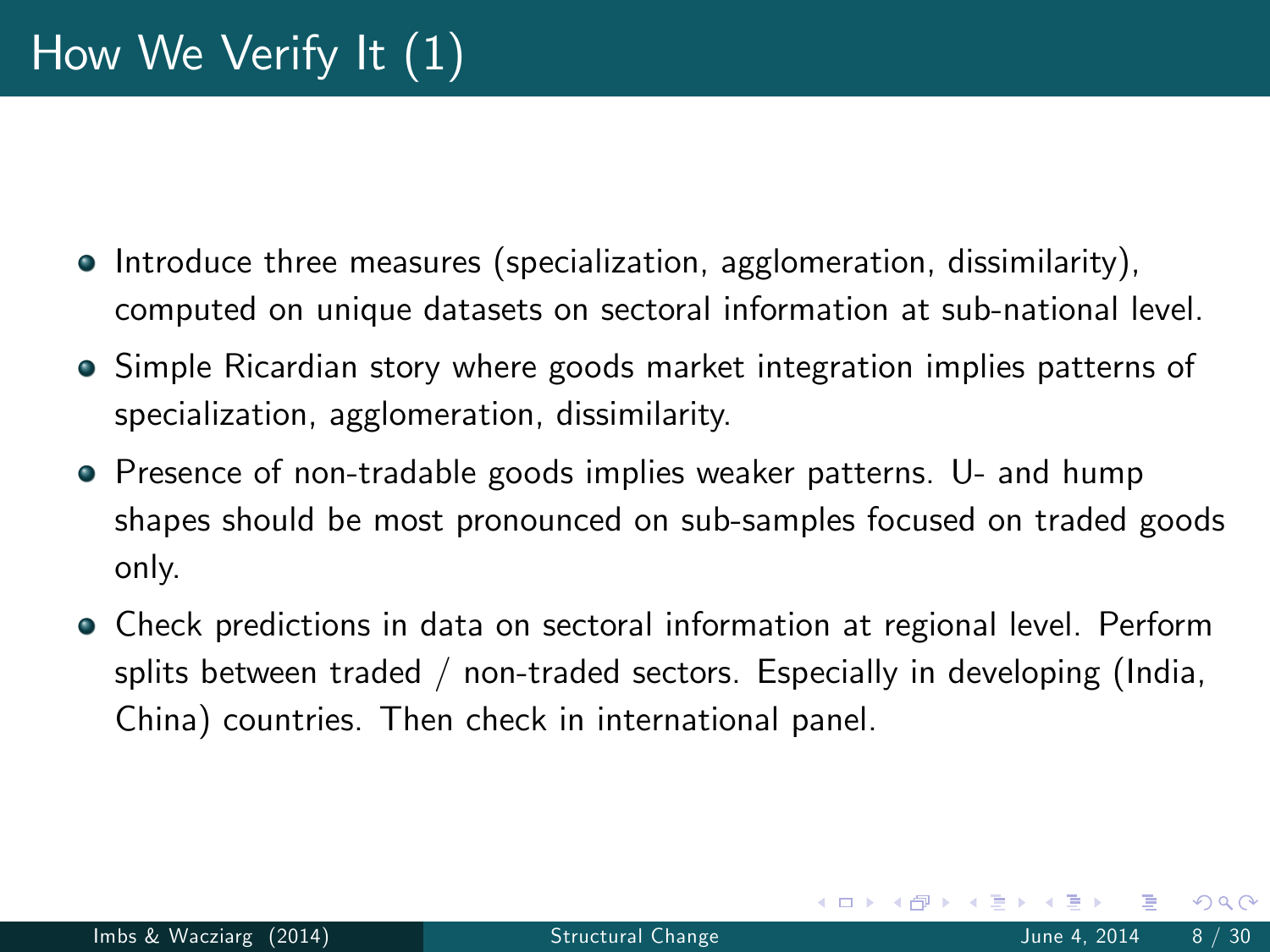- European integration. High-income countries: stage I is completed. Diversified countries composed of agglomerated regions.
- With European integration, each country should go through stage II: all regions in one country should produce the same range of goods, each country should specialize, as activity dis-agglomerates and regions become similar.
- NB: Europe *as a whole* should go through stage I: countries specialize in different activities, so that Europe diversifies as its constituent countries agglomerate.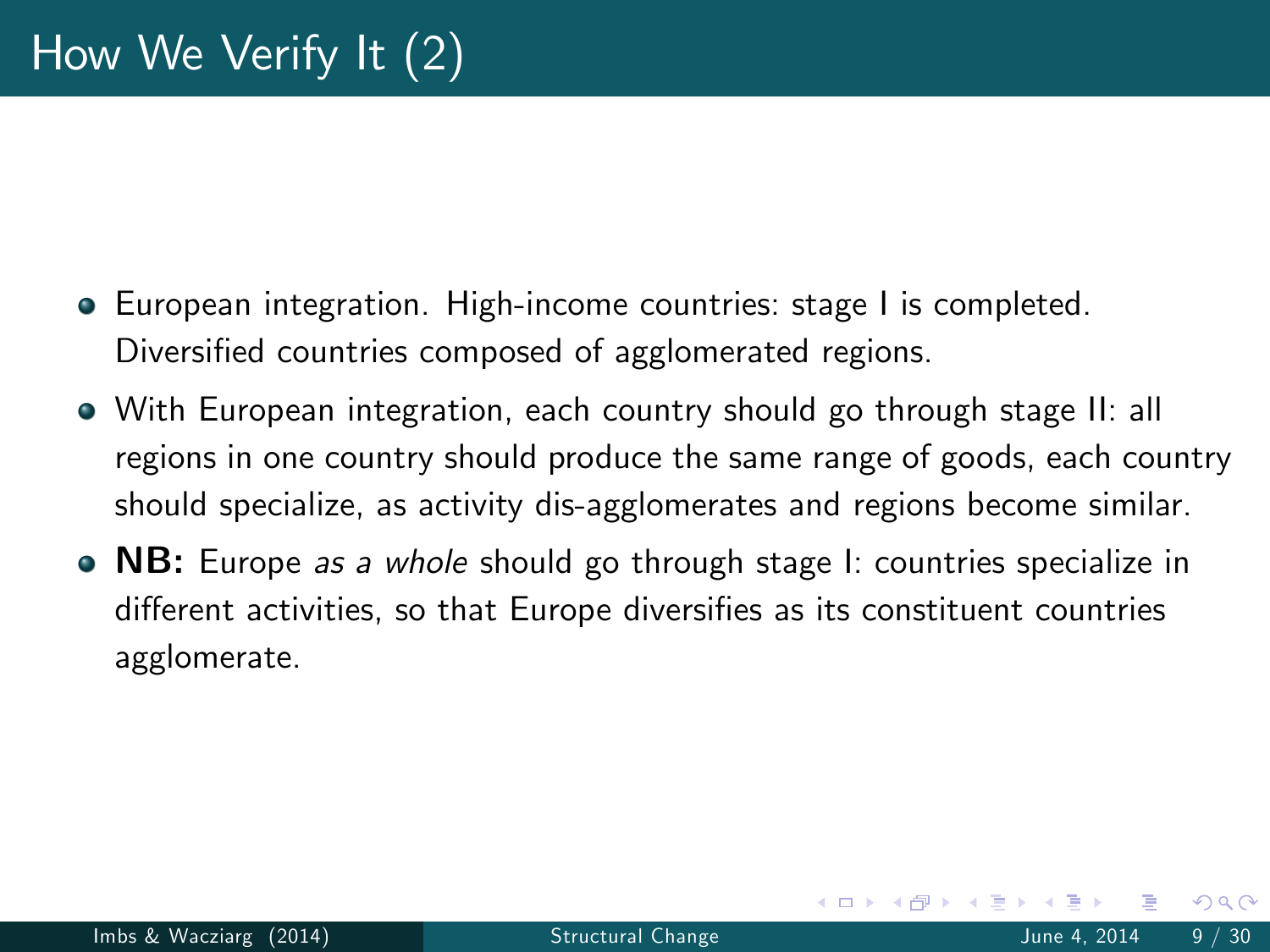• Simple Herfindahl index of sectoral specialization:

$$
S_{it}^{H} = \sum_{s} \left( \frac{\sum_{j} Y_{ijst}}{\sum_{s} \sum_{j} Y_{ijst}} \right)^{2}
$$

country i, region j, sector s, time t.  $Y_{i,jst}$  a measure of economic activity employment or output.

つひひ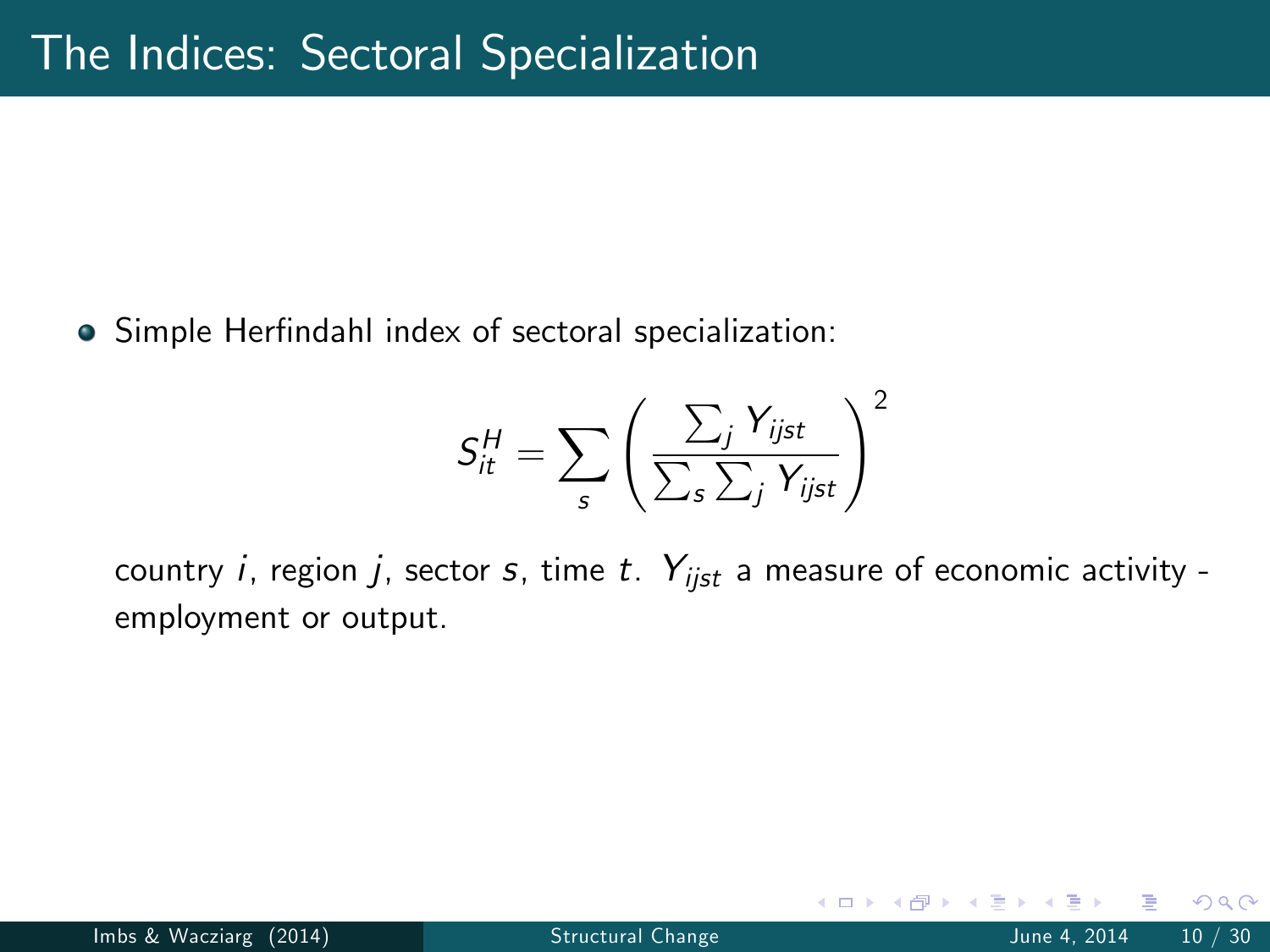• Analogous definition. Regional Herfindahl:

$$
A_{ist}^{H} = \sum_{j} \left(\frac{Y_{ijst}}{\sum_{j} Y_{ijst}}\right)^2
$$

Captures the allocation of sector  $s$  across the regions  $\overline{I}$  that constitute country i.

• Require sectoral information at sub-national level. Computed sector by sector and aggregated using (time-varying) weight of sector in overall economy,  $\left(\sum_j Y_{ijst}\right)/\left(\sum_s\sum_j Y_{ijst}\right)$  .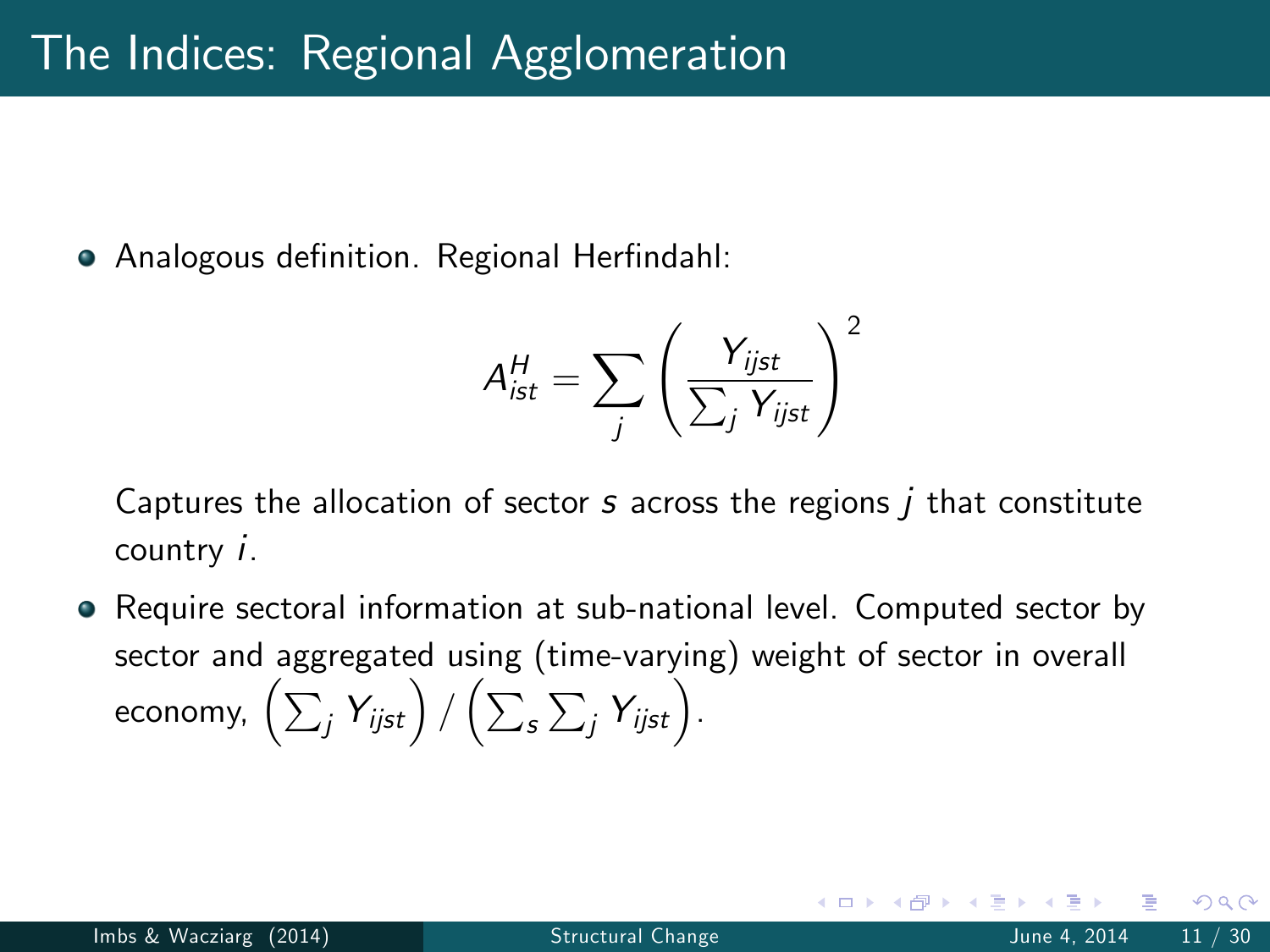### The Indices: Regional Dis-similarity

Dissimilarity between regions is captured by an average of bilateral differences in sectoral shares. For all pairs of regions  $j$  and  $k$  in country  $i$ , compute:

$$
D_{ist} = \frac{2}{J(J-1)} \sum_{j < k} \left| \frac{Y_{ijst}}{\sum_{s} Y_{ijst}} - \frac{Y_{ikst}}{\sum_{s} Y_{ikst}} \right|
$$

where  $J$  is the total number of regions in country  $i$ .

Require sectoral information at sub-national level. Computed sector by sector: aggregated arithmetically, since dissimilarity between two regions can be high even if they are specialized in sectors that are small at country level:

$$
D_{it}=\frac{1}{S}\sum_{s}D_{ist}
$$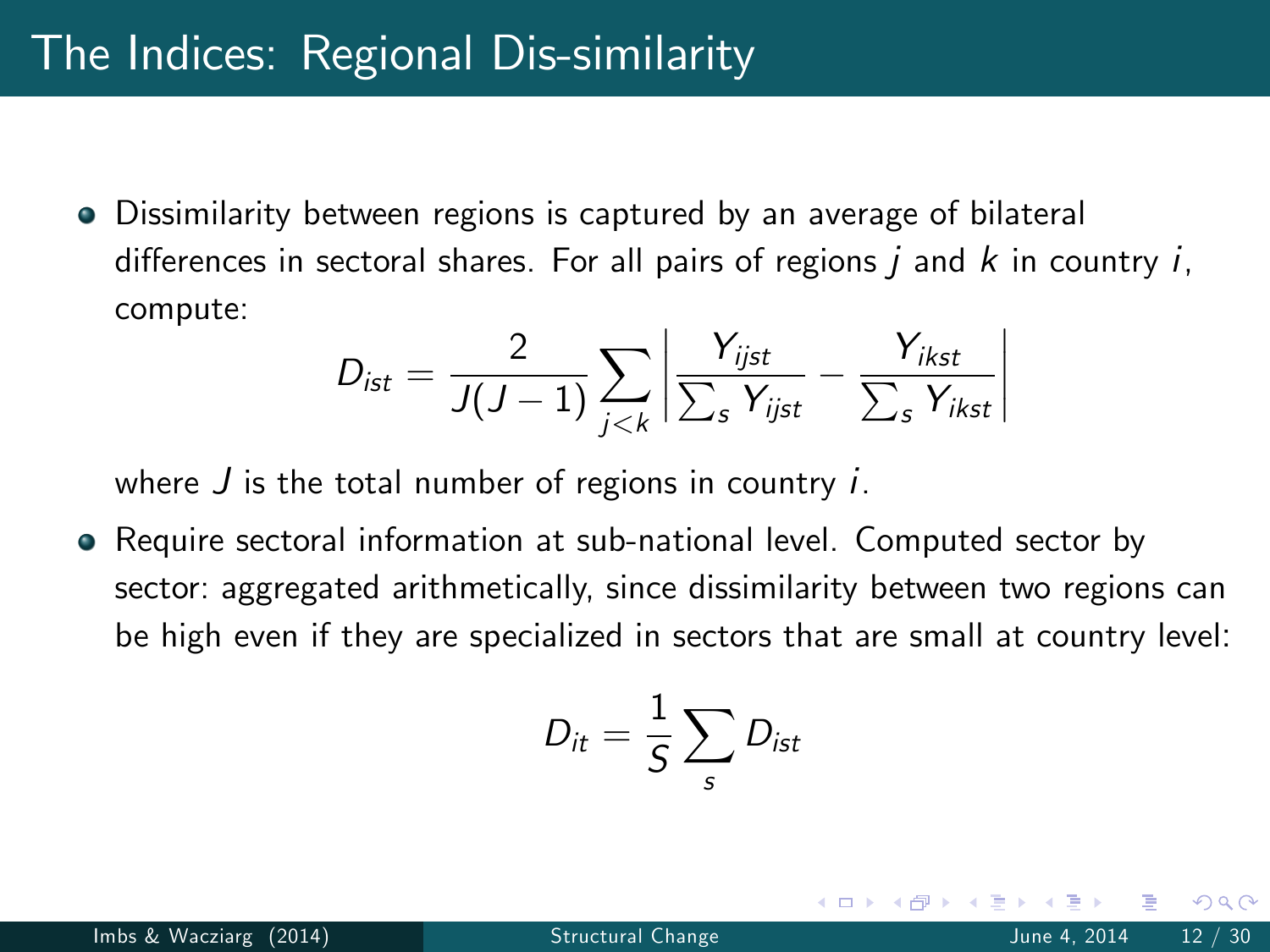- India, China, USA
- Census (employment) data 28 countries, concentrated on (19) developing economies. Decennal data  $(T=3)$ .
- National agencies (real value added) data 14 countries, concentrated on (9) developed economies. Yearly data  $(T=15)$
- $\bullet$  European countries individually  $\bullet$  and then Europe as a whole.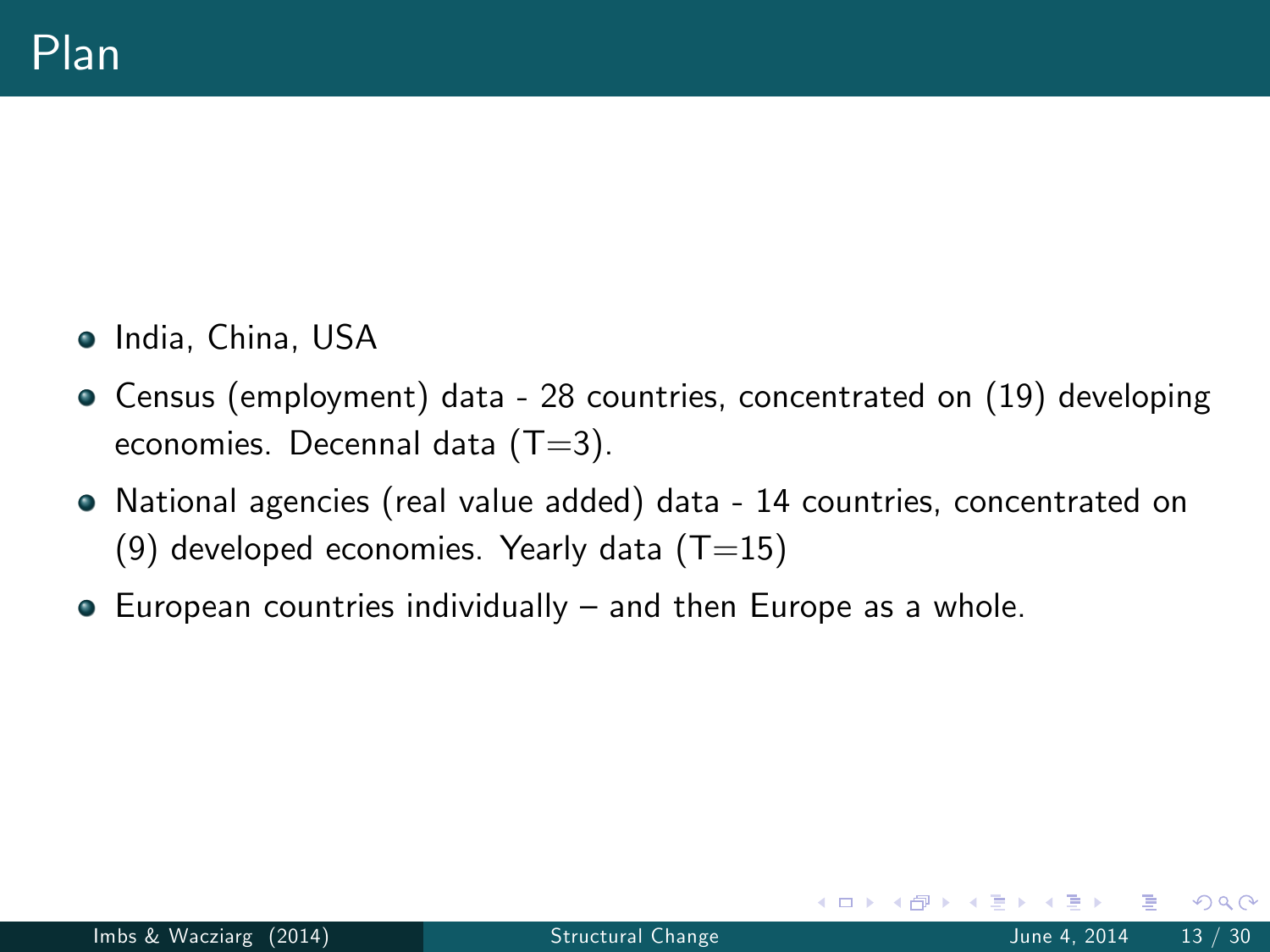

STaTa™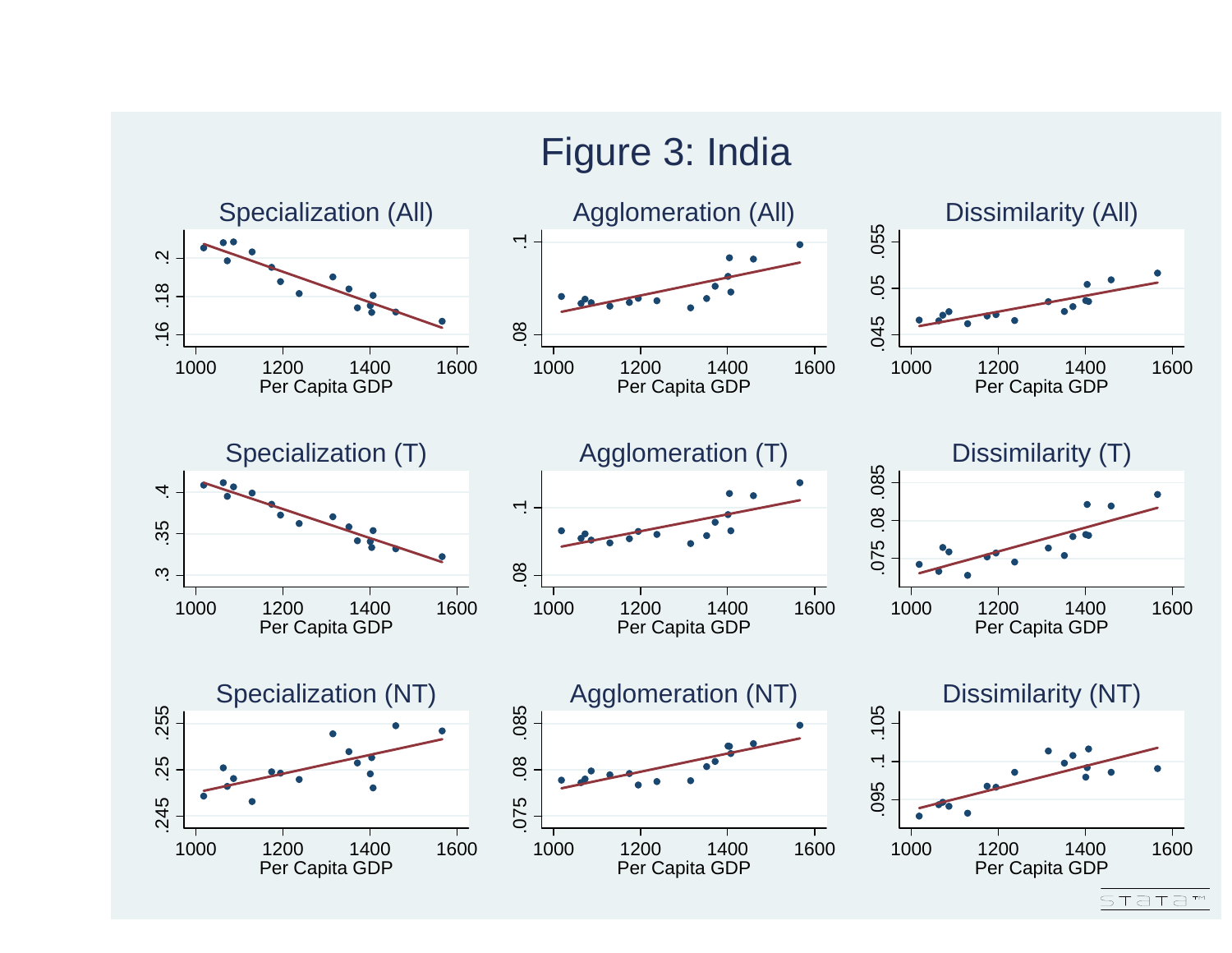Table 3: India

|  |       | Specialization             | Agglomeration        | Dissimilarity        |
|--|-------|----------------------------|----------------------|----------------------|
|  |       | All                        | All                  | All                  |
|  | pcGDP | $-80.10***$<br>$(-10.34)$  | 19.40***<br>(4.42)   | $8.57***$<br>(6.11)  |
|  | Obs.  | 16                         | 16                   | 16                   |
|  |       | Т                          | Т                    | Т                    |
|  | pcGDP | $-174.10***$<br>$(-13.98)$ | $25.01***$<br>(4.09) | 15.70***<br>(5.46)   |
|  | Obs.  | 16                         | 16                   | 16                   |
|  |       | ΝT                         | <b>NT</b>            | ΝT                   |
|  | pcGDP | 10.20***<br>(3.56)         | 9.83***<br>(5.98)    | $14.40***$<br>(5.39) |
|  | Obs.  | 16                         | 16                   | 16                   |

Þ J.  $-4$ 

 $2990$ 

**K ロ ト K 倒 ト K 走 ト**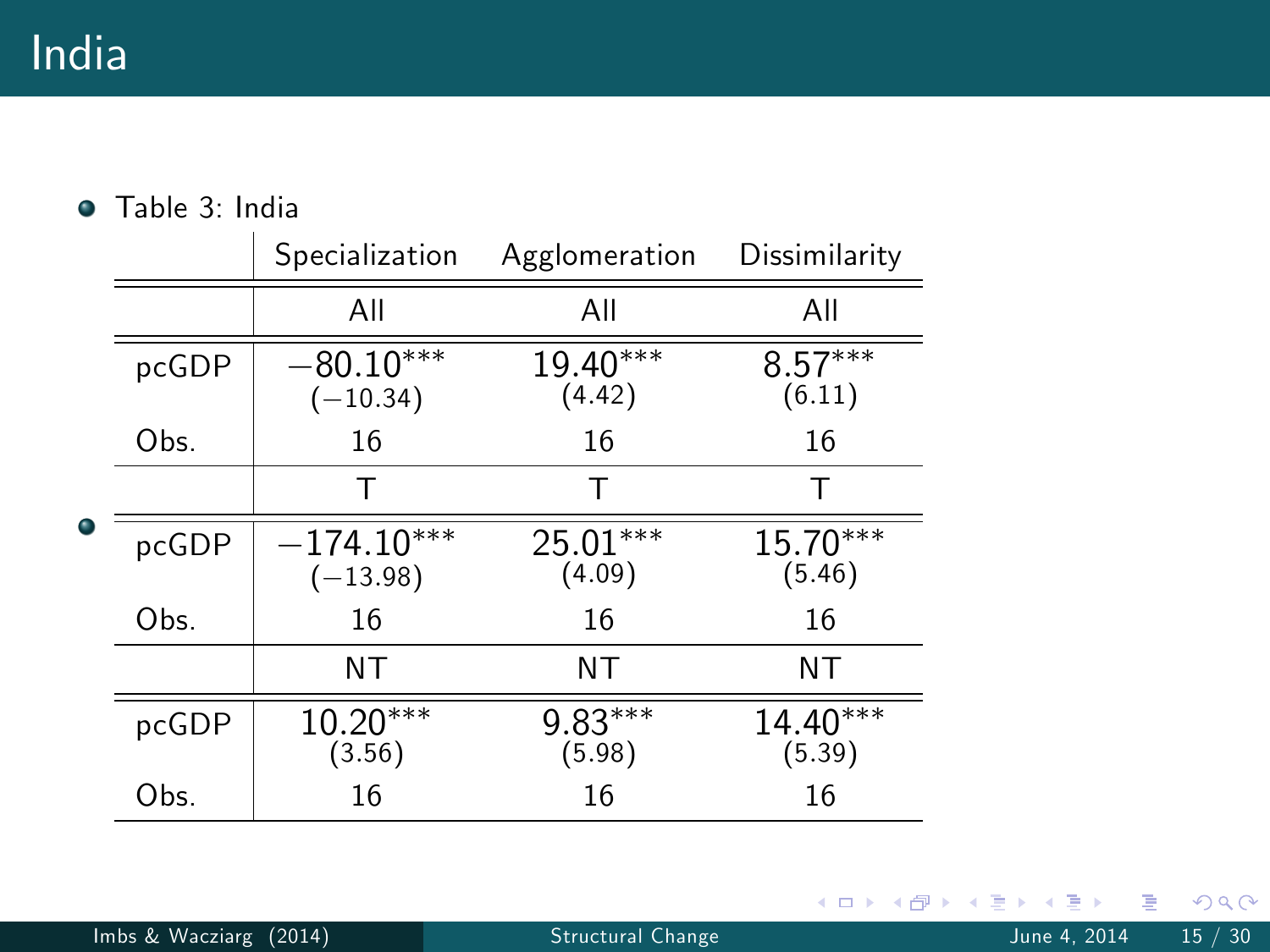

STaTa™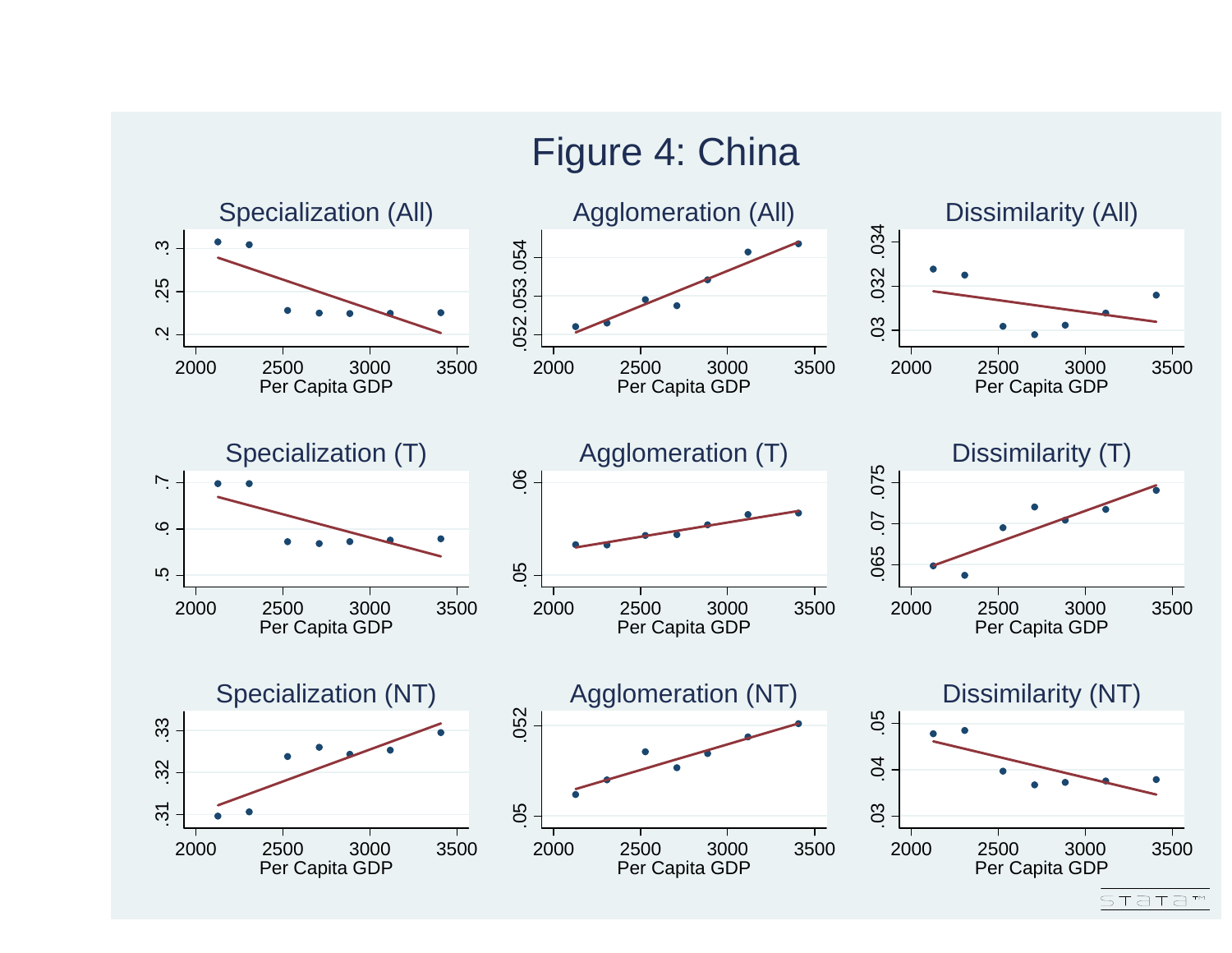Table 4: China

|  |       | Specialization          | Agglomeration       | Dissimilarity          |
|--|-------|-------------------------|---------------------|------------------------|
|  |       | All                     | All                 | All                    |
|  | pcGDP | $-68.30**$<br>$(-2.82)$ | $1.83***$<br>(8.85) | $-1.08$<br>$(-1.01)$   |
|  | Obs.  |                         |                     |                        |
|  |       | т                       | Т                   | т                      |
|  | pcGDP | $-100.10*$<br>$(-2.48)$ | $3.07***$<br>(9.33) | $7.65***$<br>(4.54)    |
|  | Obs.  |                         |                     |                        |
|  |       | ΝT                      | ΝT                  | ΝT                     |
|  | pcGDP | 15.20***<br>(3.98)      | $1.13***$<br>(6.36) | $-8.97**$<br>$(-2.89)$ |
|  | Obs.  |                         |                     |                        |

Þ ×  $299$ 

メロトス部 トメミトメ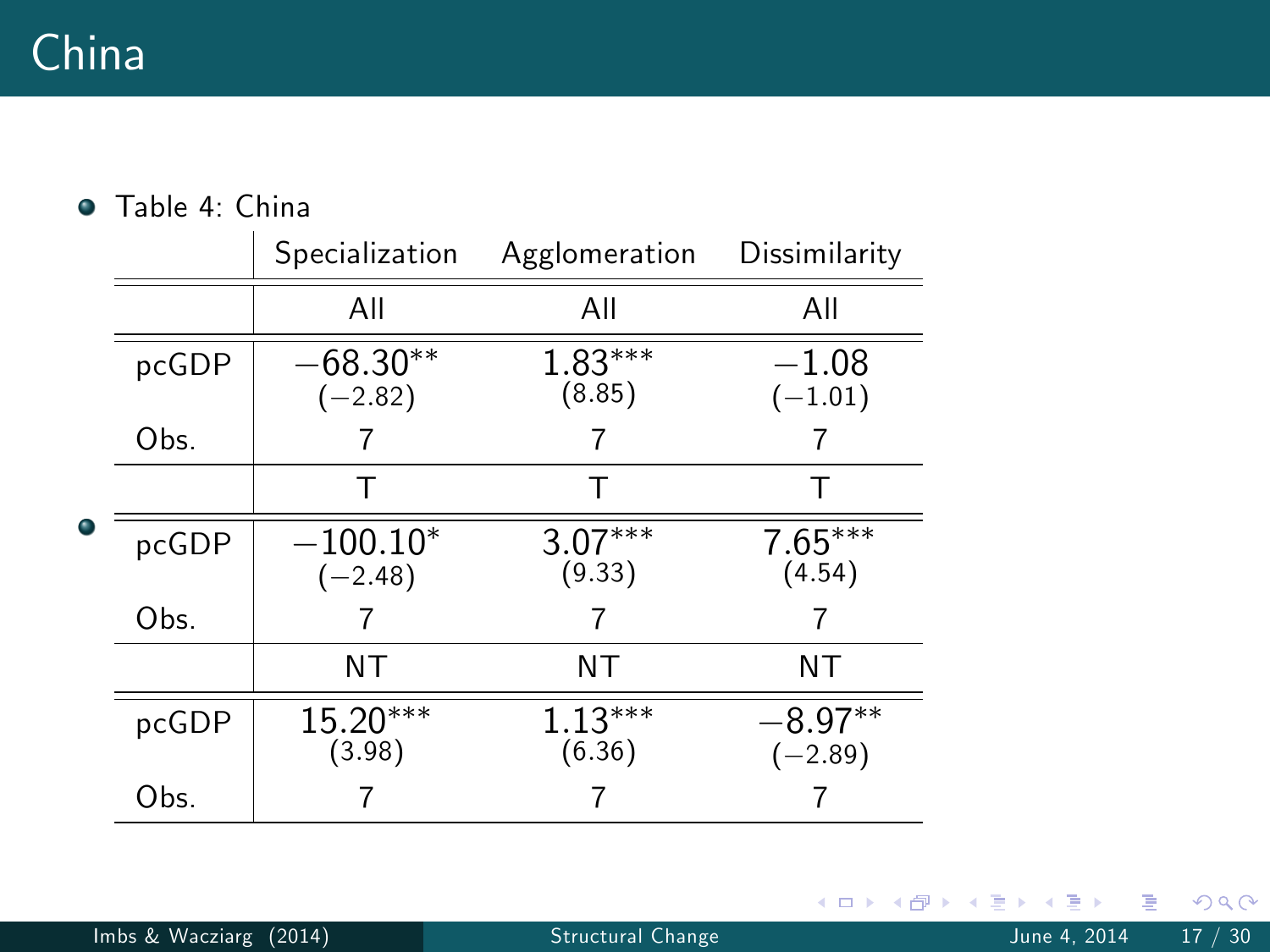

<u>stata™</u>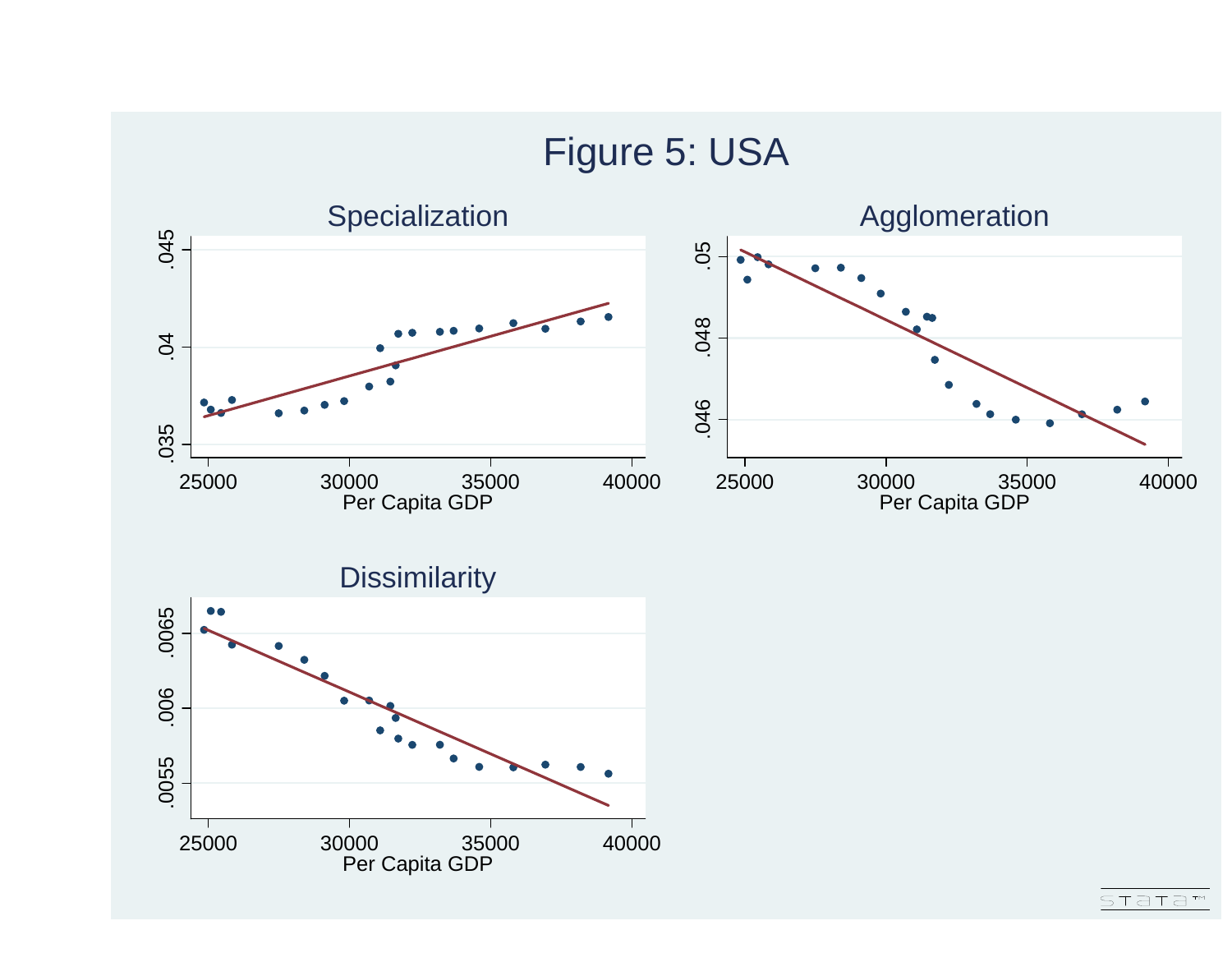#### Table 5: USA

|   |       | Specialization       | Agglomeration         | Dissimilarity             |
|---|-------|----------------------|-----------------------|---------------------------|
| c | pcGDP | $0.407***$<br>(8.68) | $-0.333***$<br>(9.35) | $-0.083***$<br>$(-12.83)$ |
|   | Obs.  | 21                   | 21                    |                           |

þ.

 $2990$ 

メロメ メタメメ きょくき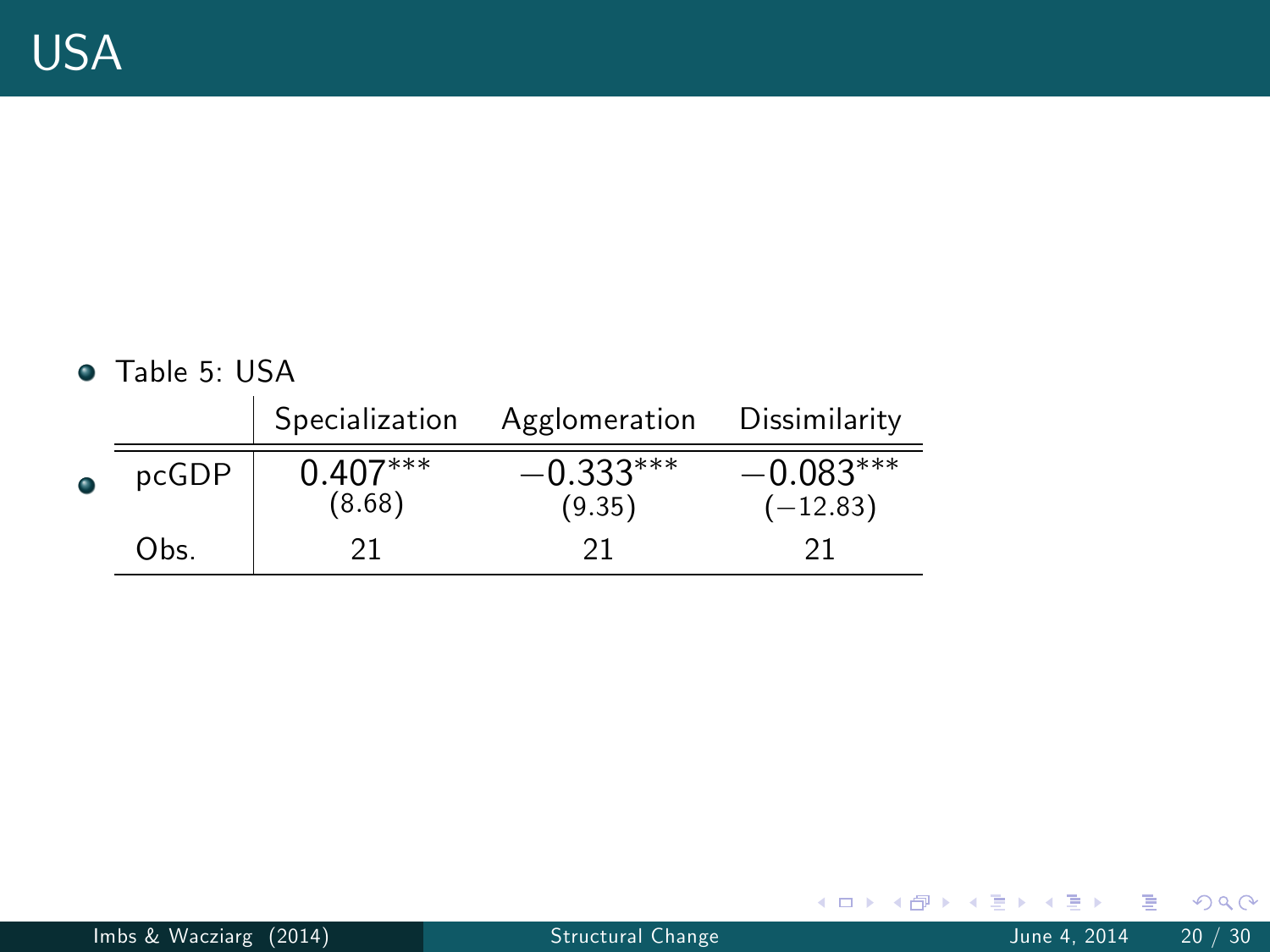

#### STa⊤a™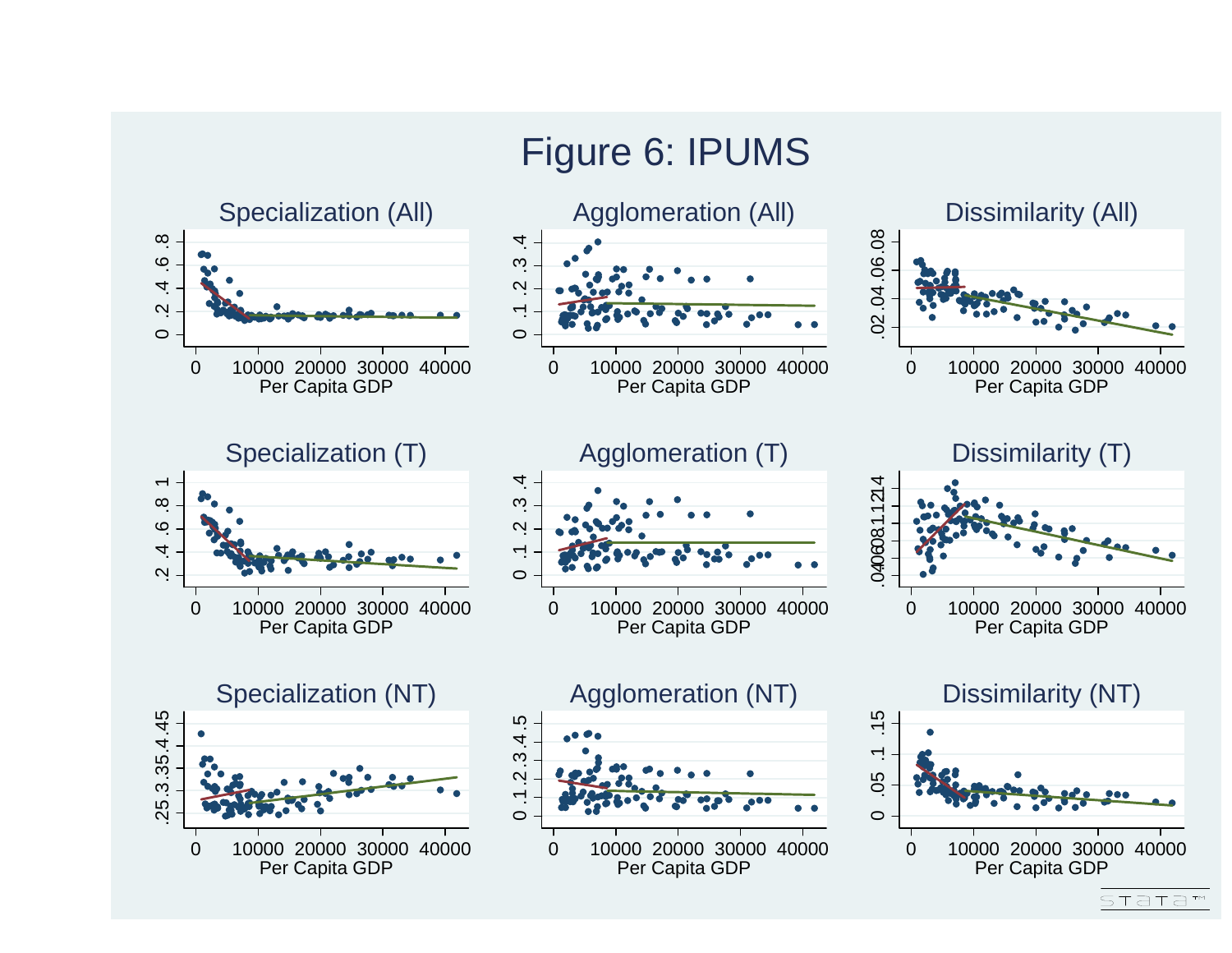## Are these significant?

| $\bullet$ | Table 6: IPUMS - International Data |                           |                         |                           |  |
|-----------|-------------------------------------|---------------------------|-------------------------|---------------------------|--|
|           |                                     | Specialization            | Agglomeration           | Dissimilarity             |  |
|           |                                     | All                       | All                     | All                       |  |
|           | Low                                 | $-39.80***$<br>$(-11.71)$ | $4.18***$<br>(2.78)     | 0.100<br>(0.16)           |  |
|           | High                                | $-0.648$<br>$(-1.50)$     | $-0.340$<br>$(-0.86)$   | $-0.834***$<br>$(-10.23)$ |  |
| 0         |                                     |                           | Т                       |                           |  |
|           | Low                                 | $-49.80***$<br>$(-12.38)$ | $6.73***$<br>(3.95)     | $7.19***$<br>(6.64)       |  |
|           | High                                | $-3.27***$<br>$(-3.96)$   | 0.006<br>(0.01)         | $-1.54***$<br>$(-9.02)$   |  |
|           |                                     | NΤ                        | NT                      | NΤ                        |  |
|           | Low                                 | 2.73<br>(1.20)            | $-5.34***$<br>$(-3.50)$ | $-6.93***$<br>$(-4.16)$   |  |
|           | High                                | $1.73***$<br>(3.26)       | $-0.067*$<br>$(-1.74)$  | $-0.712***$<br>$(-4.18)$  |  |
|           | Obs.                                | 51                        | 51                      | 51                        |  |

- ← ロ ▶ → 伊

 $\sim$ ×. э  $\sim$  $\mathcal{A}$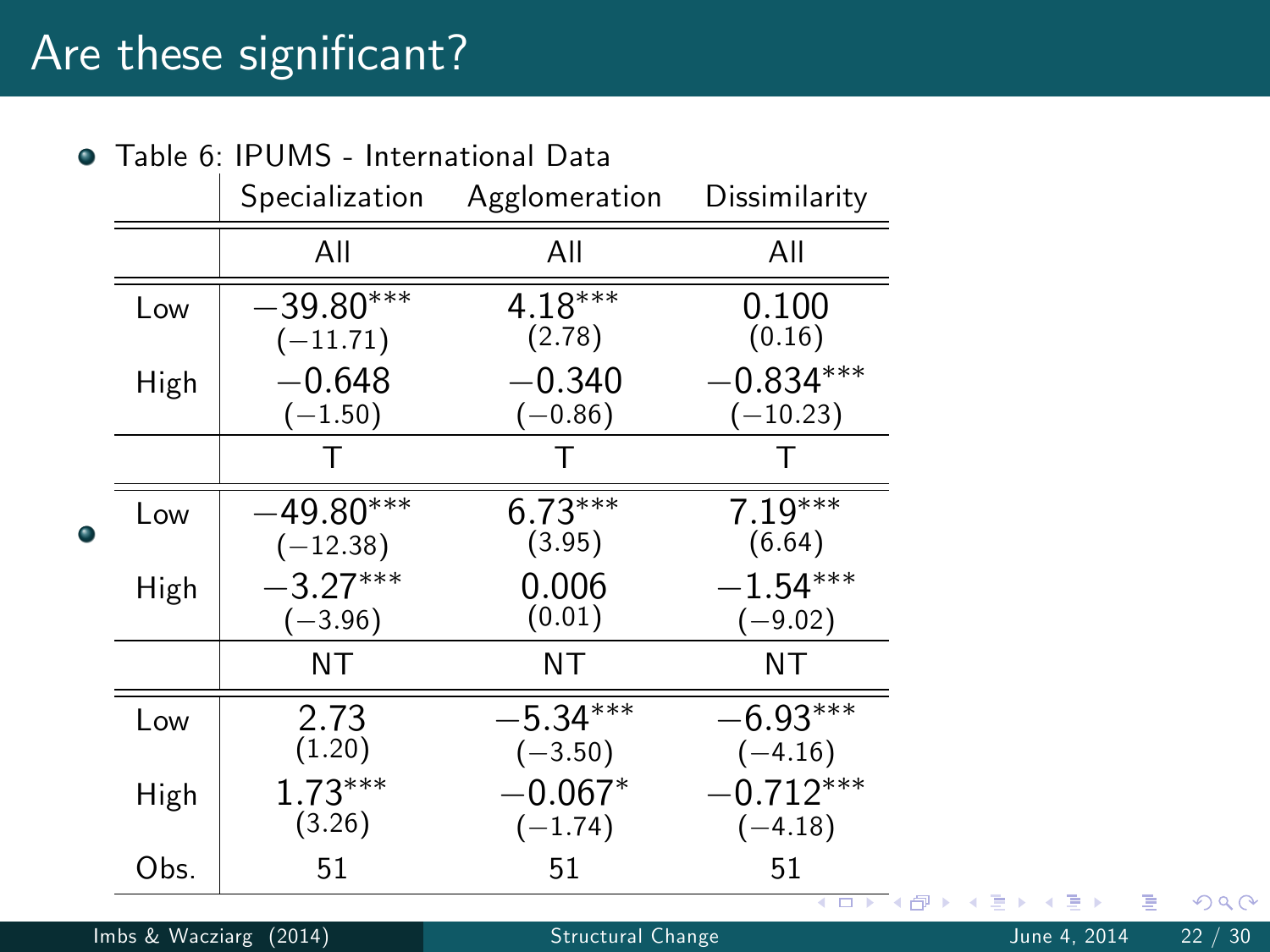- The European Statistical Agency (Eurostat) collects regional employment data for member and accession countries.
- Data are available for a maximum of 14 countries, at one-digit level.
- Year coverage varies from country to country so does the number of regions. Data are rectangular over time within each country. Estimation has country fixed effects. Maximum coverage 1992-2008.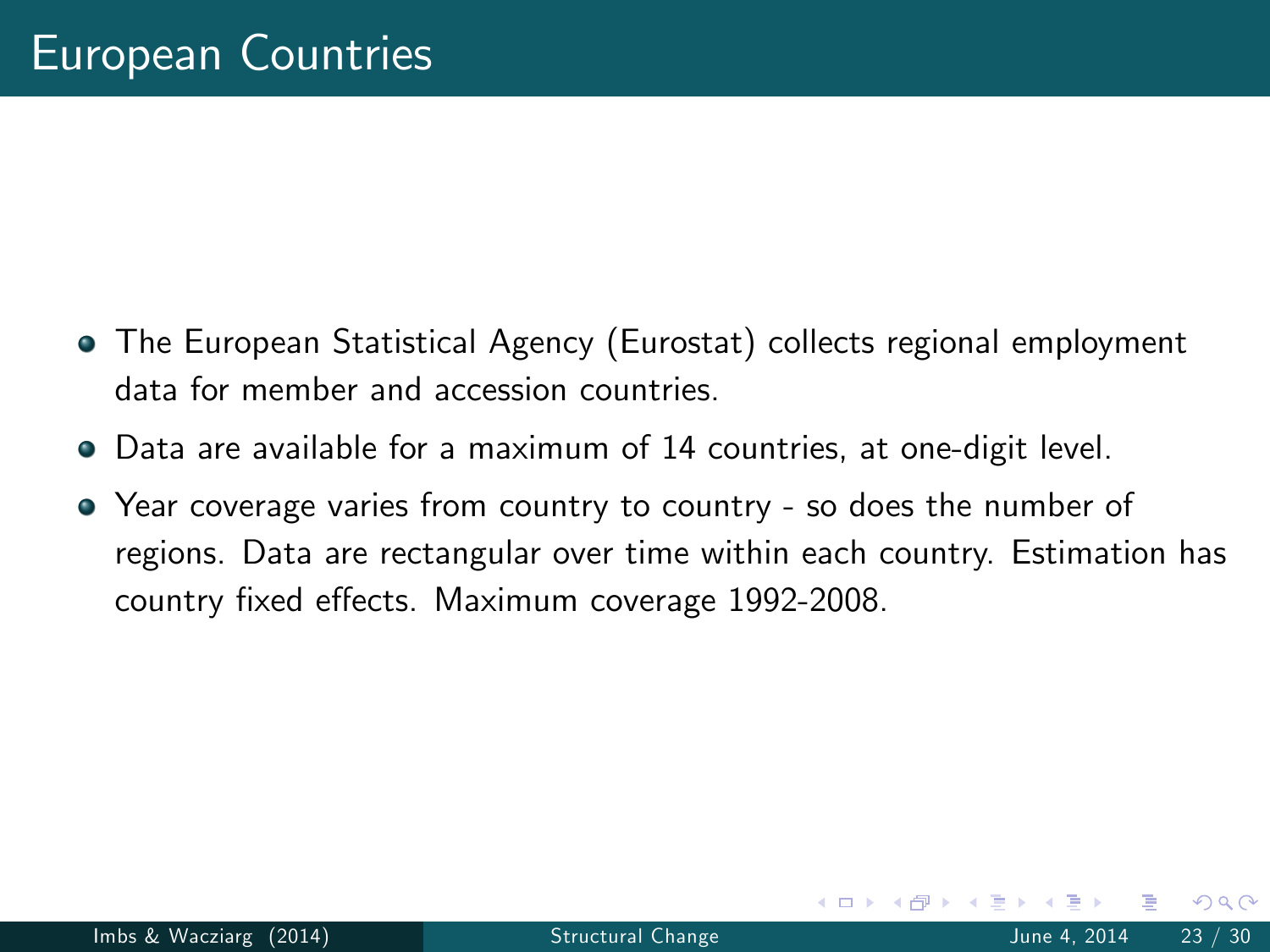# Figure 1: Eurostat - 14 countries





**Dissimilarity** .05 .01 .02 .03 .04 .05  $3.3$  $\overline{6}$ .03  $.02$  $\overline{O}$ 10000 20000 30000 40000 50000 Per Capita GDP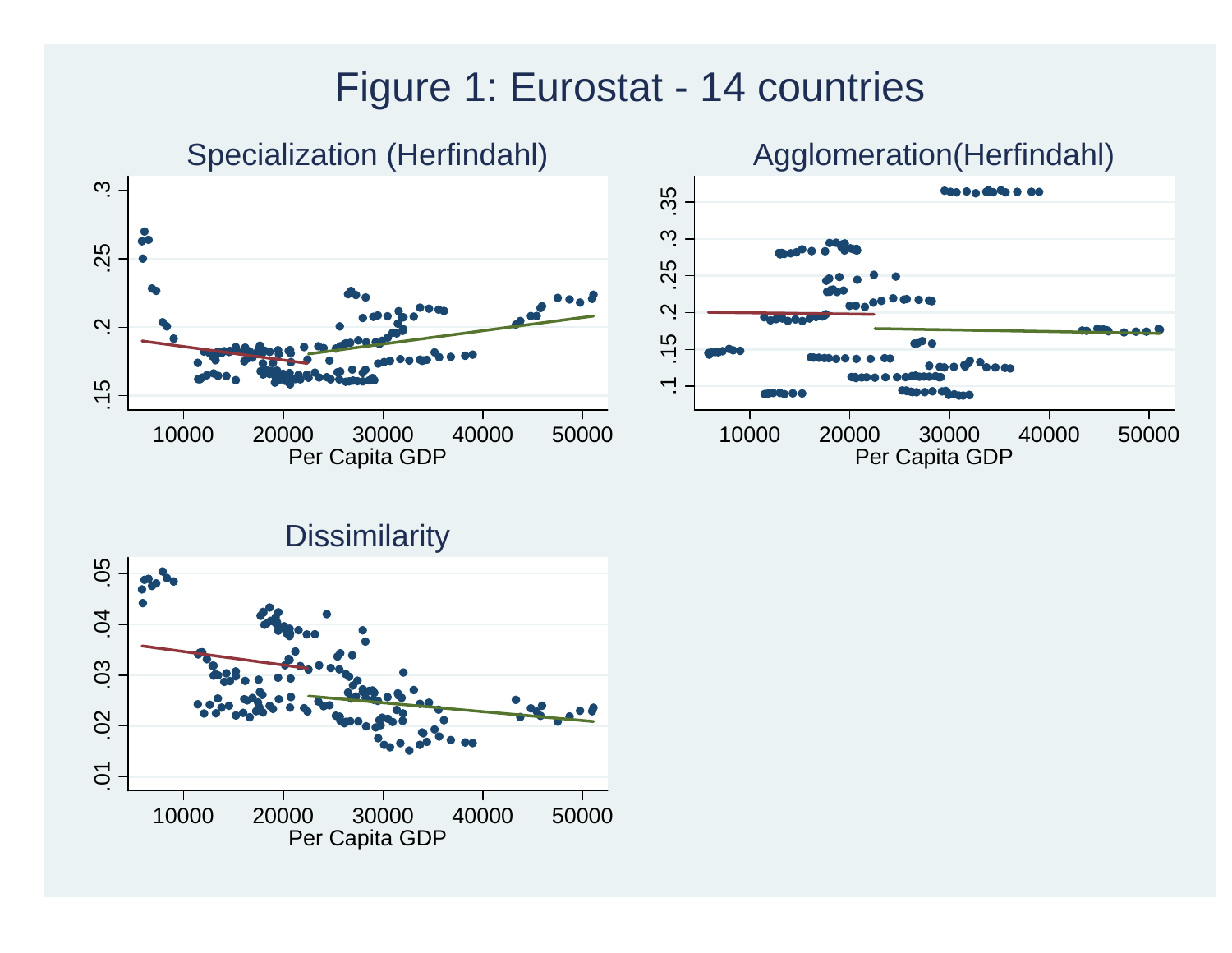#### Table 1: Eurostat - Regional Data

|   |      | Specialization        | Agglomeration           | Dissimilarity            |
|---|------|-----------------------|-------------------------|--------------------------|
| ۰ | Low  | $-0.987$<br>$(-1.40)$ | $-0.173$<br>$(-0.61)$   | $-0.265***$<br>$(-2.76)$ |
|   | High | $0.970***$<br>(6.07)  | $-0.229**$<br>$(-2.39)$ | $-0.175**$<br>$(-2.18)$  |
|   | Obs. | 81                    | 81                      | 81                       |

4 0 3 4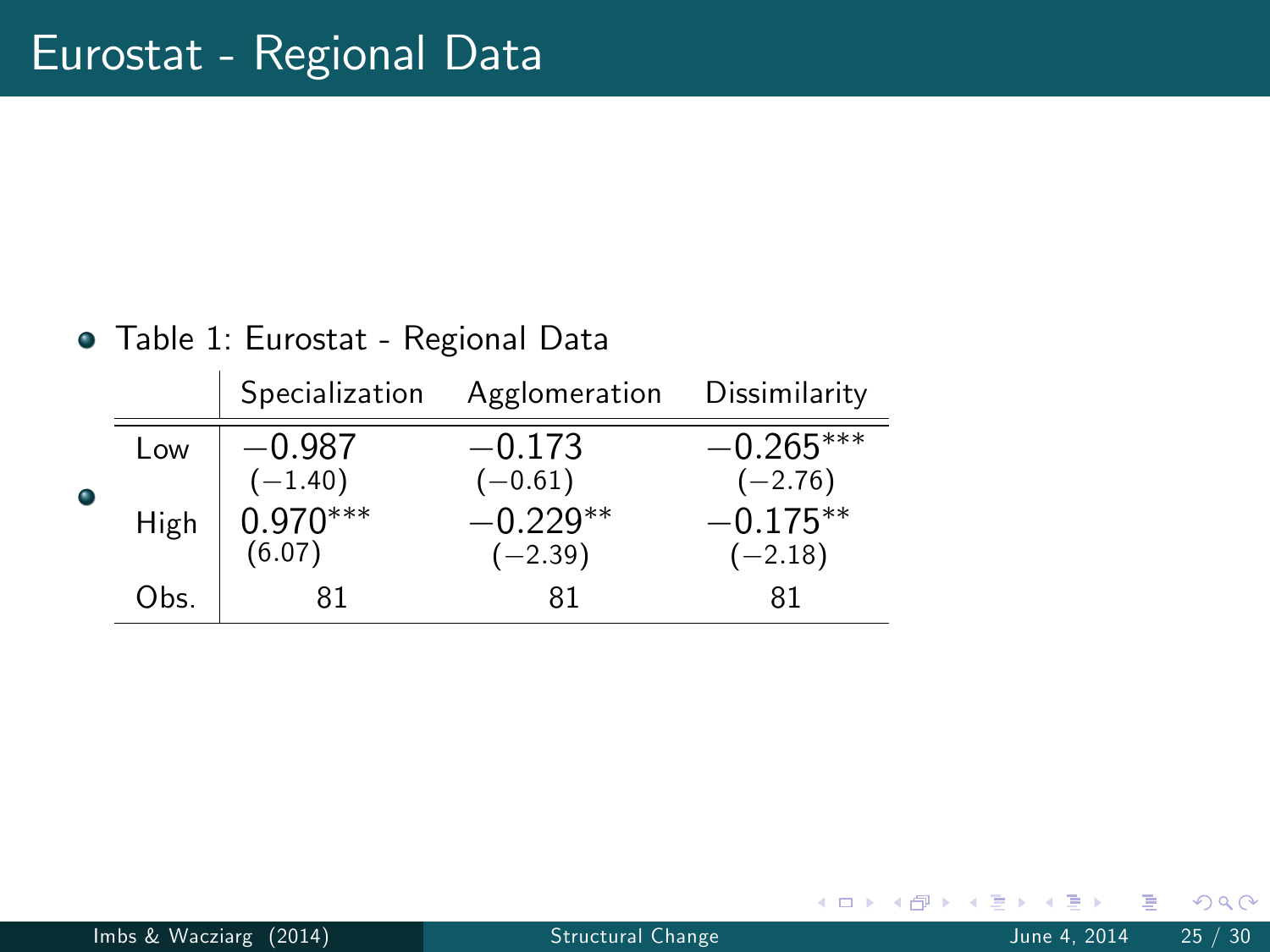- **Stage II: European countries are specializing, each country's regions are** dis-agglomerating and becoming similar. Conjecture is this happens as they integrate globally - with the rest of the Union.
- Thus, the Union as a whole should be diversifying, as its constituent countries specialize in different activities. Activity should agglomerate at country level within the Union - and countries should become dissimilar.
- **•** Can construct an economic area formed by integrating European countries these are countries that integrate with each other, and so a relevant area.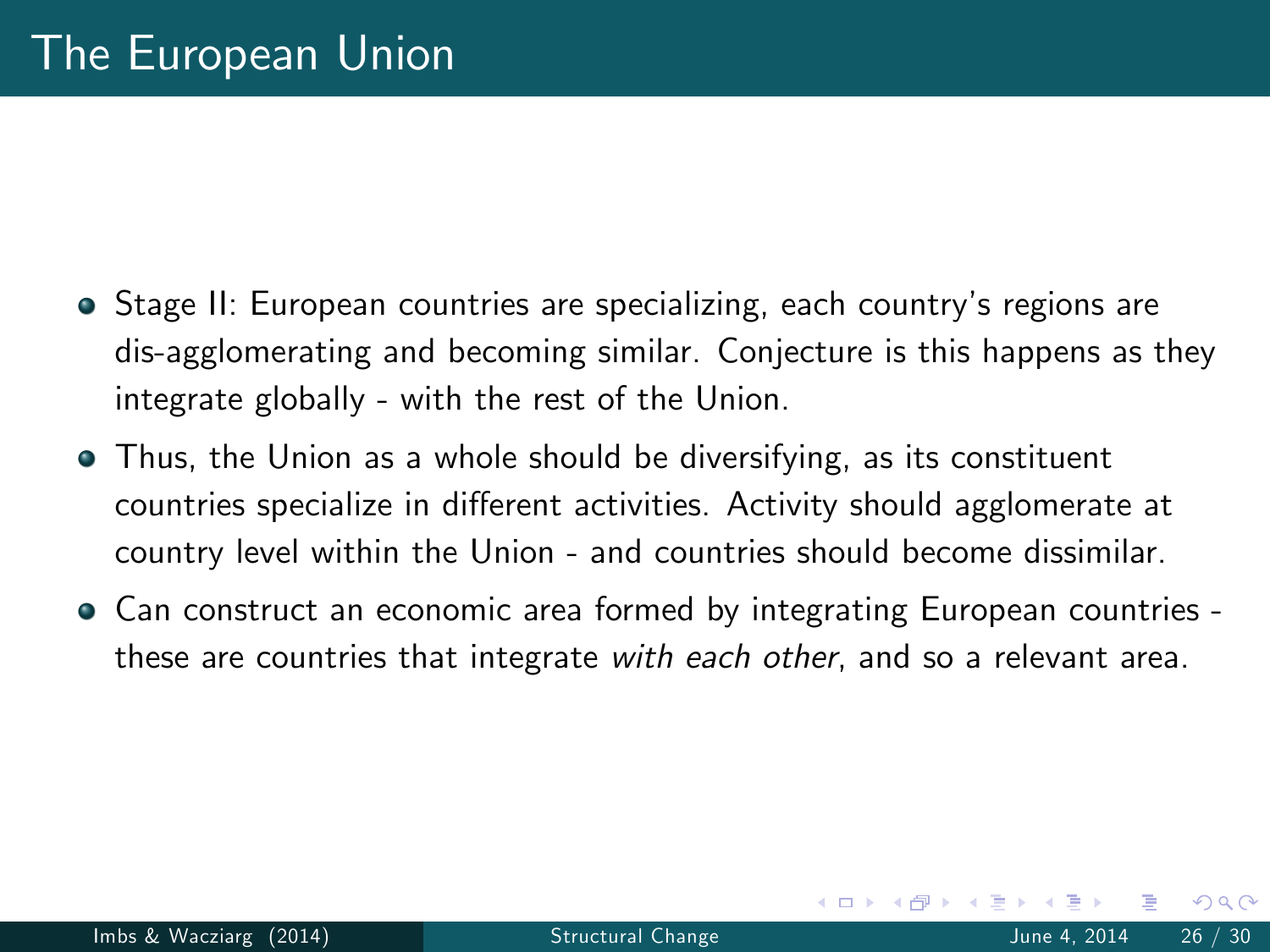# Figure 2: ILO - EU 14 Countries



stata™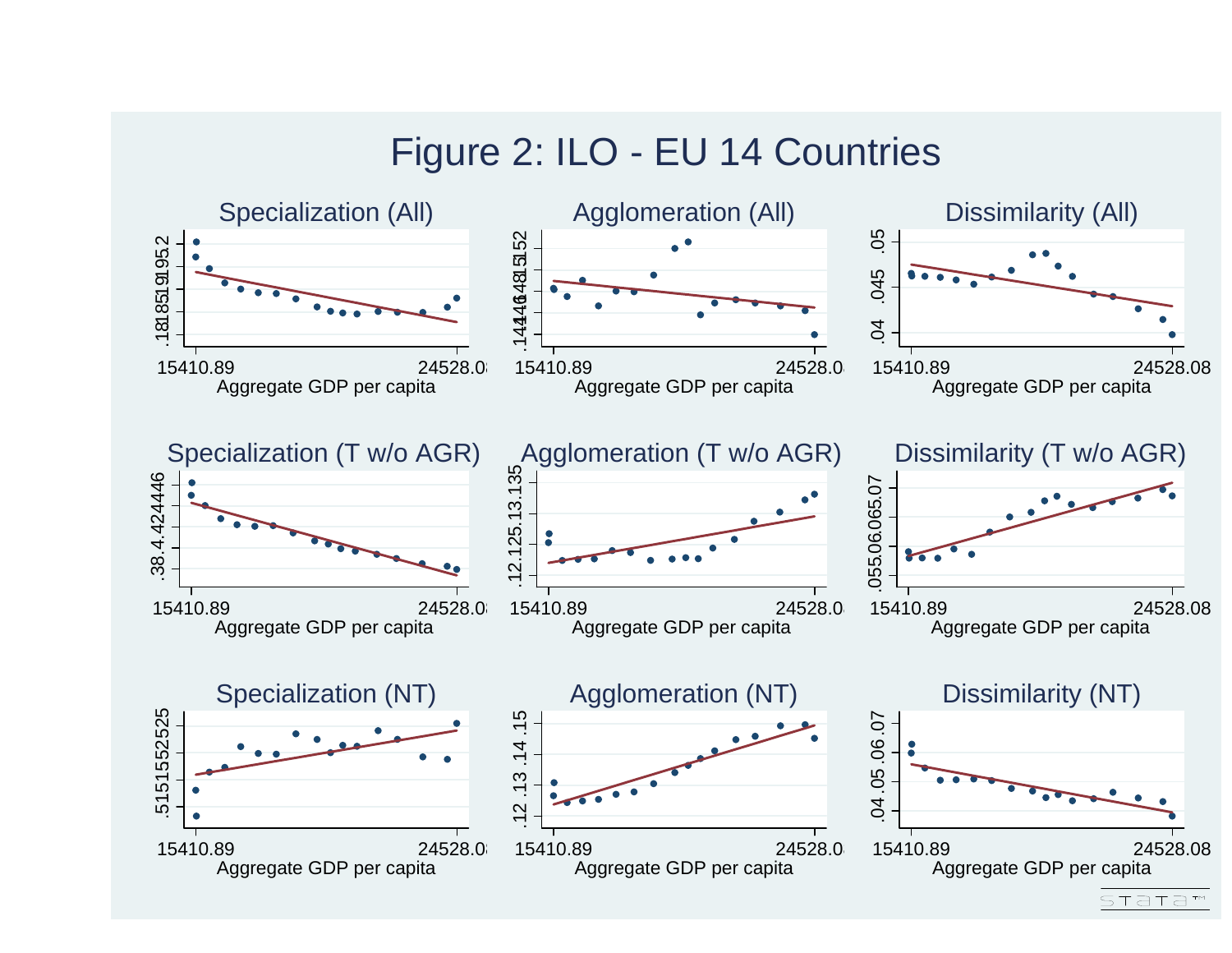|  |          | Specialization           | Agglomeration         | Dissimilarity            |
|--|----------|--------------------------|-----------------------|--------------------------|
|  |          | All                      | All                   | All                      |
|  | EU pcGDP | $-1.21***$<br>$(-4.86)$  | $-0.272$<br>$(-1.64)$ | $-0.505***$<br>$(-3.28)$ |
|  | Obs.     | 17                       | 17                    | 17                       |
|  |          | T w / oAGR               | T w / oAGR            | T w / oAGR               |
|  | EU pcGDP | $-7.60***$<br>$(-13.11)$ | $0.826***$<br>(3.84)  | $1.38***$<br>(9.51)      |
|  | Obs.     | 17                       | 17                    | 17                       |
|  |          | ΝT                       | ΝT                    | ΝT                       |
|  | EU pcGDP | $0.901***$<br>(3.31)     | $2.81***$<br>(10.79)  | $-1.81***$<br>$(-7.37)$  |
|  | Obs.     | 17                       | 17                    | 17                       |

#### Table 2: ILO - Sectoral Data

Imbs & Wacziarg (2014) [Structural Change](#page-0-0) June 4, 2014 29 / 30

Þ

メロメ メ母メ メミメメ

重